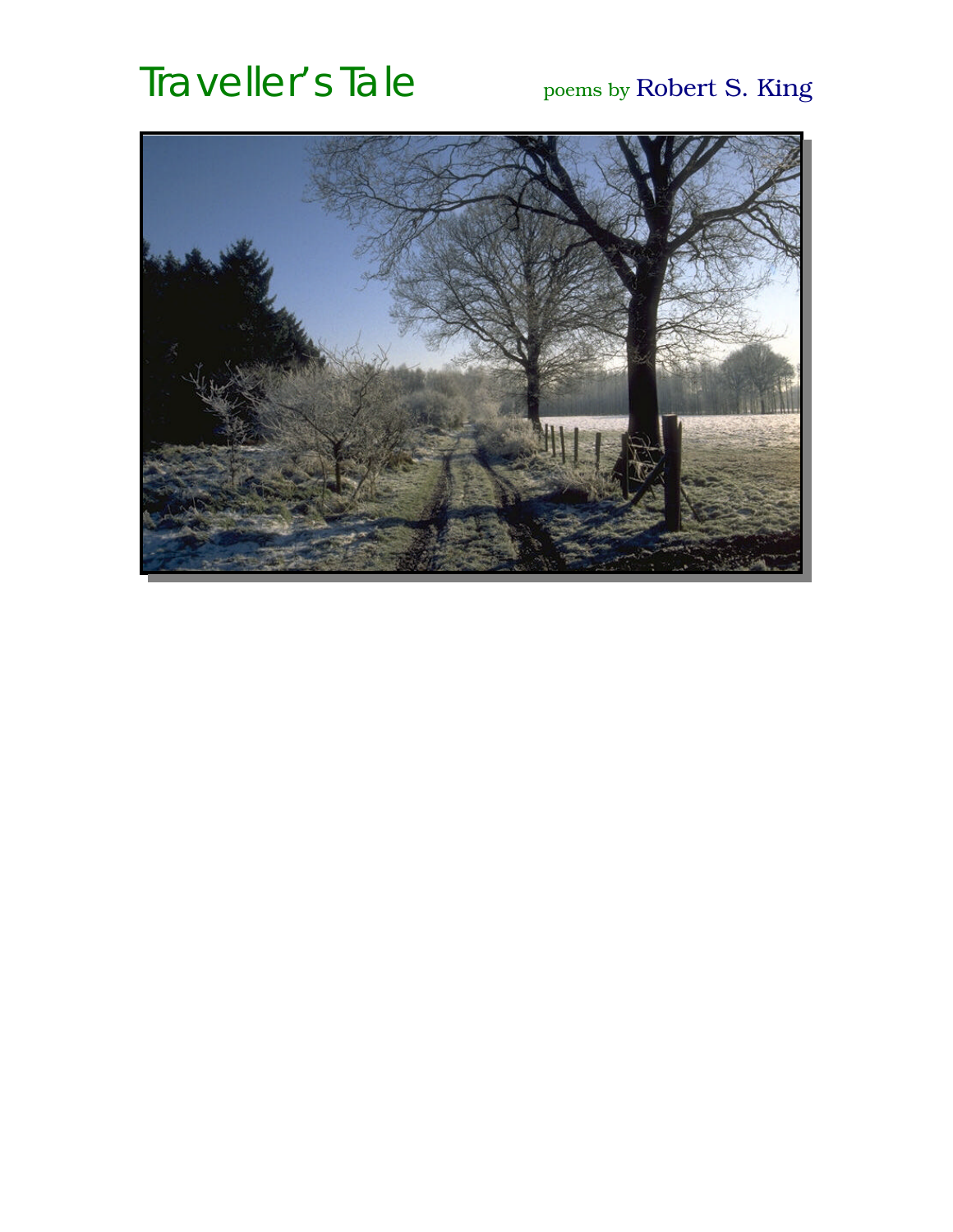# **Contents**

| Moving to the City                    | 19 |
|---------------------------------------|----|
| Birthday Drive                        | 20 |
| Daydreaming at Rush Hour              | 21 |
| Under Gray Depot Skies                | 22 |
| Wanting to Write Songs,               |    |
| but Singing Mine $\ldots$ . 23        |    |
| The Light Sedative of Dark 24         |    |
| The Gravedigger Pacing                |    |
| His Cage $\dots \dots \dots \dots 25$ |    |
|                                       | 26 |
| Road Steam                            | 27 |
| The New World Dictionary $\dots$      | 28 |
|                                       | 29 |
| The Last Saint of the Empire          | 30 |
| Against the Graveyard's               |    |
| Greater Wall                          | 31 |
| Sanctuary                             | 32 |
| Traveller's Tale                      | 33 |
| About the Author  34                  |    |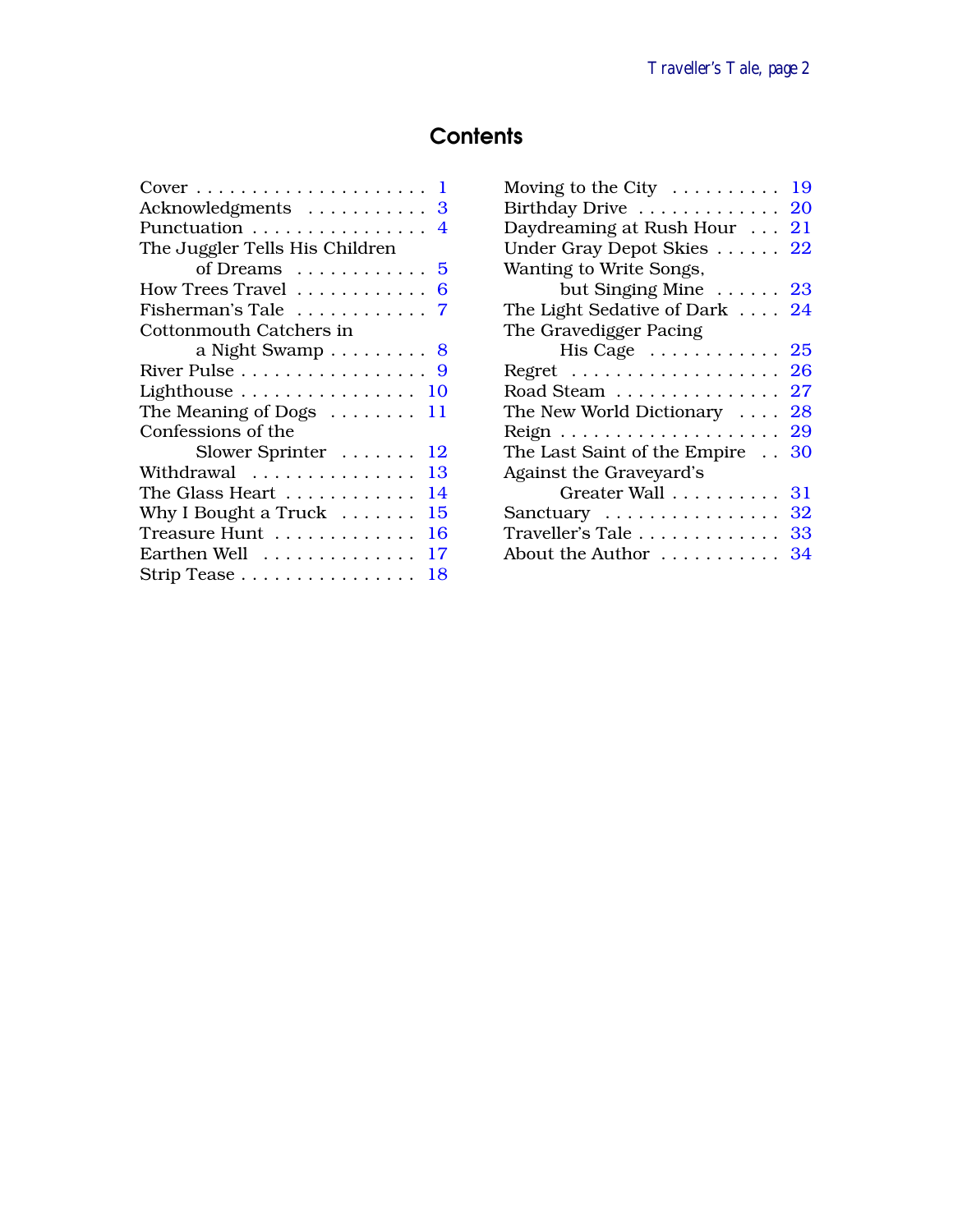*For Ian who will travel far*

#### Acknowledgments

<span id="page-2-0"></span>Grateful acknowledgments are made to the following publications in which many of these poems, sometimes in earlier versions, have appeared:

*Black Bear Review:* "Moving to the City," "Under Gray Depot Skies" *The Bridge:* "Lighthouse" *Dancing Shadow Review:* "The Meaning of Dogs" *ELF: Eclectic Literary Forum:* "The New World Dictionary," "River Pulse" *En Passant:* "The Last Saint of the Empire" *Grasslands Review:* "The Glass Heart" *Habersham Review:* "Regret" *Hammers:* "Why I Bought a Truck" *The Hollins Critic:* "Traveller's Tale" *Hudson Valley Echoes:* "Wanting to Write Songs, but Singing Mine" *The Midwest Quarterly:* "Treasure Hunt" *Nedge* (formerly *Northeast Journal*): "Withdrawal" *Negative Capability:* "The Juggler Tells His Children of Dreams" *Onionhead:* "Reign" *Open Unison Stop:* "Strip Tease" *Opus Literary Magazine:* "Punctuation" *Permafrost:* "Sanctuary" *Phase and Cycle:* "Daydreaming at Rush Hour" *The Plastic Tower:* "The Gravedigger Pacing His Cage" *the purple monkey:* "How Trees Travel" *Rain Dog Review:* "Road Steam" *Slant:* "Birthday Drive" *The Sow's Ear:* "Confessions of the Slower Sprinter" *Spoon River Poetry Review:* "Earthen Well," "The Light Sedative of Dark" *Visions–International:* "Against the Graveyard's Greater Wall" *Writers' Forum:* "Cottonmouth Catchers in a Night Swamp"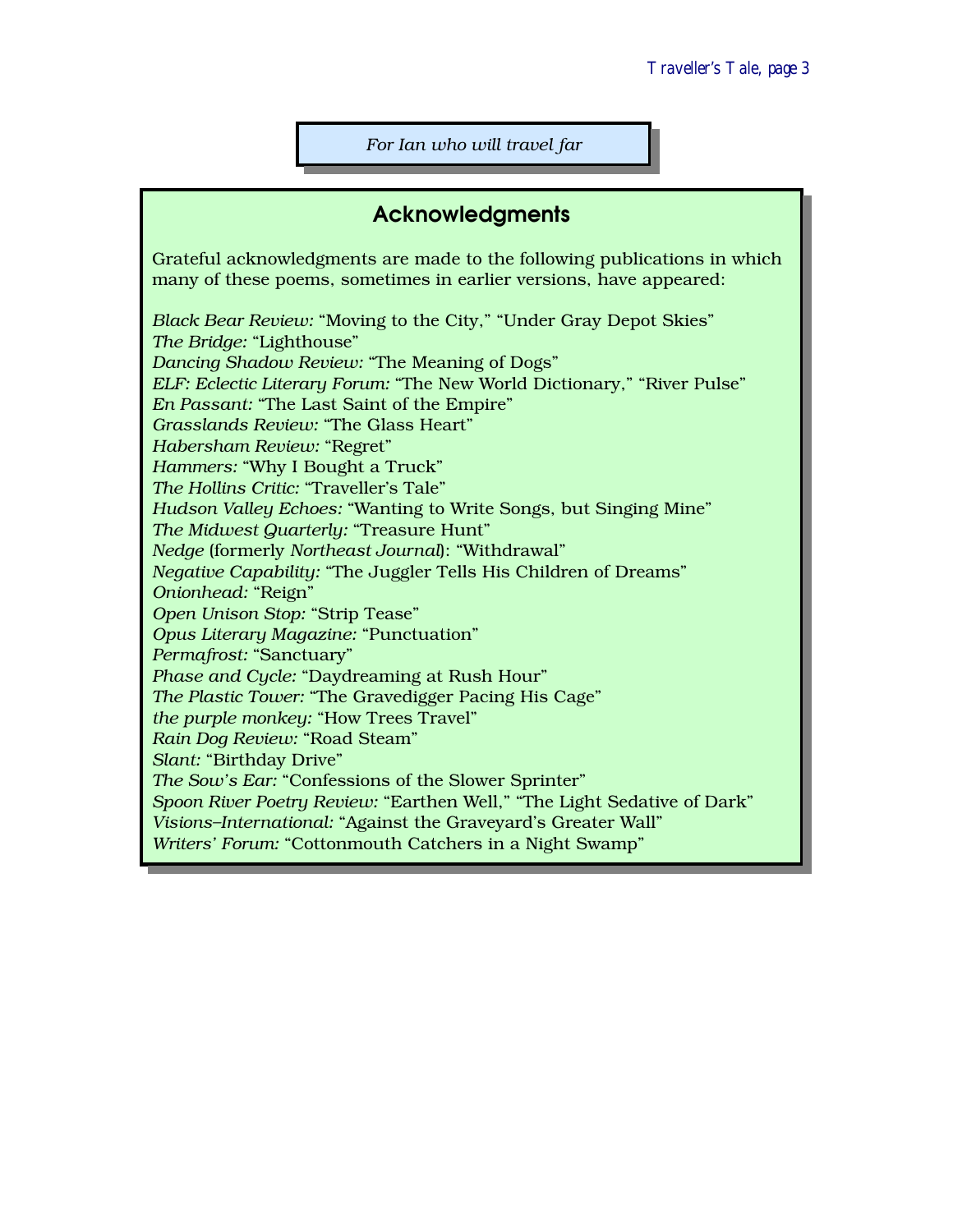#### <span id="page-3-0"></span>**Punctuation**

Am I the point I make of myself? A million question marks have bent double into final periods, into black holes on dead-end roads. I sit in the bottom's rock of ages, a pendulum rockingchair torn between the tenses. Cobwebs weave my fingers together and I breathe but little now when I tilt forward, choke when I fall back.



If I could edit my life as this line I shape, not to see my age empty beyond the colon: Listen to my silence. It dots the eye very well and will see your plans ricocheting on the same road, and though your pen learns proper punctuation, you, like my proper noun, in your life sentence, may have the one fatal subject-verb disagreement, where *I* and *am* invert.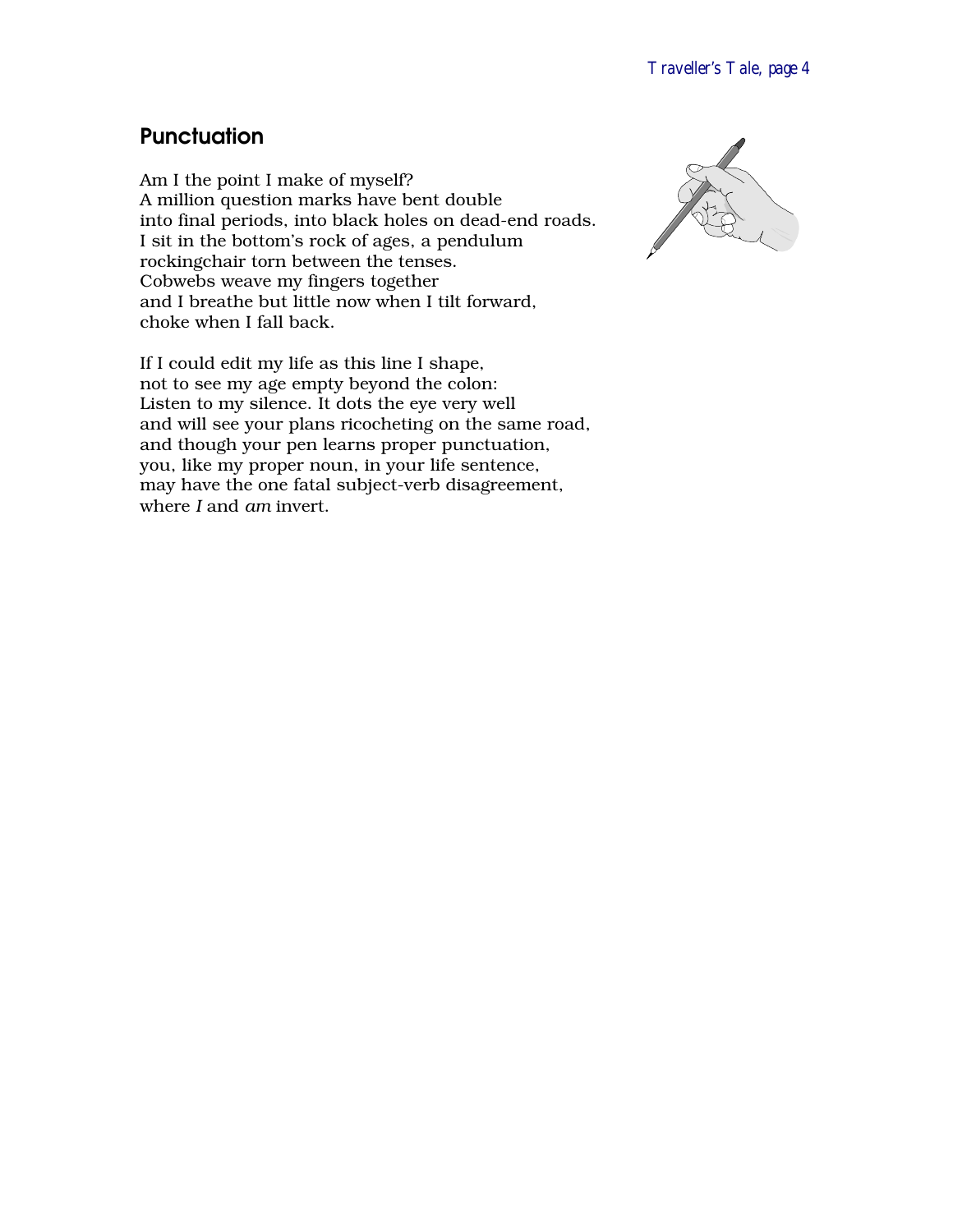# <span id="page-4-0"></span>The Juggler Tells His Children of Dreams

wear no hard wedding bands when juggling eggs let the hands be a clock circling with the softness of patience

what is falling free will hatch in a nest of wind soon you will toss up birds

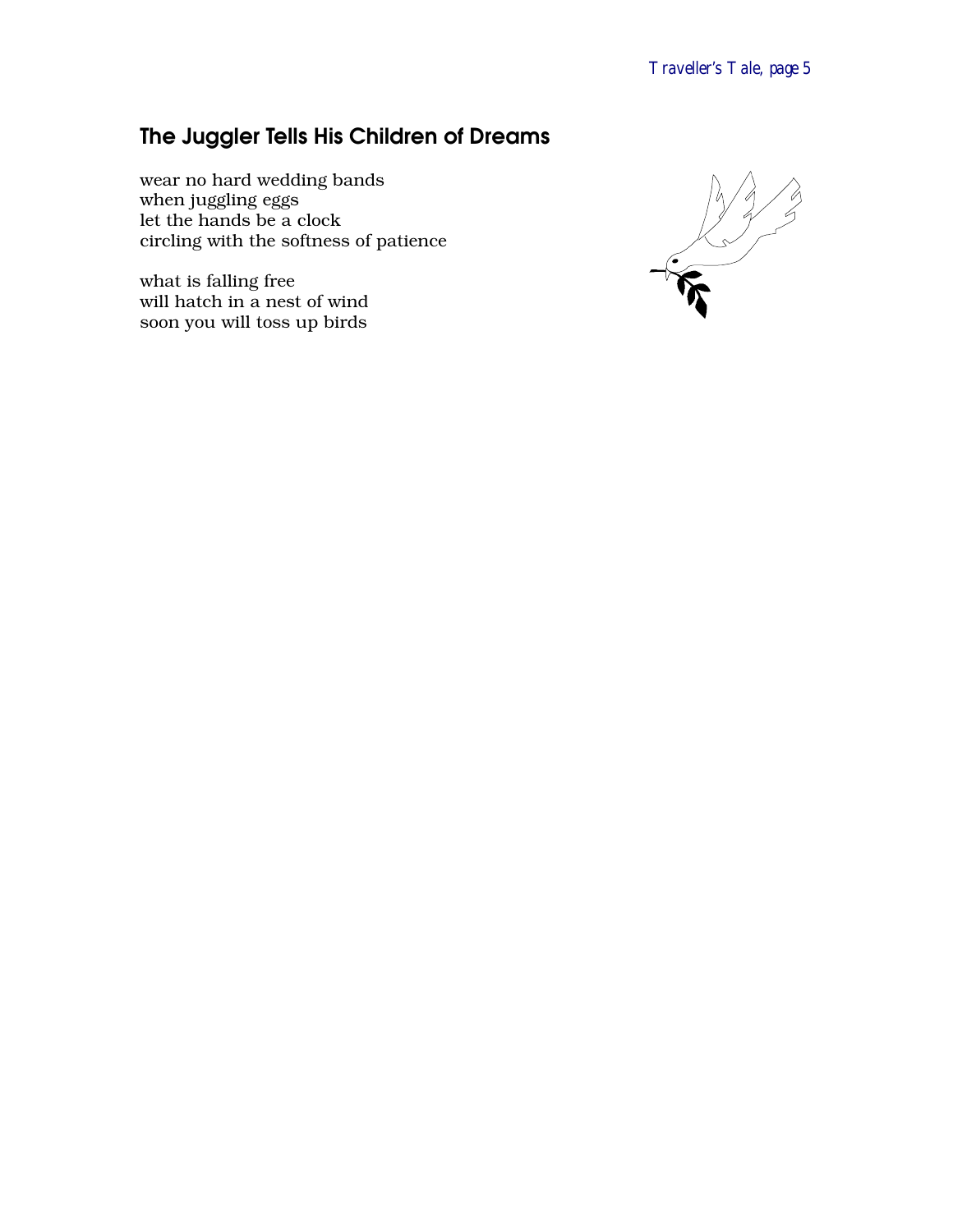#### <span id="page-5-0"></span>How Trees Travel

old trees guard the road waiting for feathers waiting for songs to fill them so that travellers are not alone in their own music





it is a truth of trees: the bigger they are the closer they have grown to one another along this road their long travelled root a great finger pointing the way for their children the birds who are now bright leaves chattering south who have left the hollow trunks to fall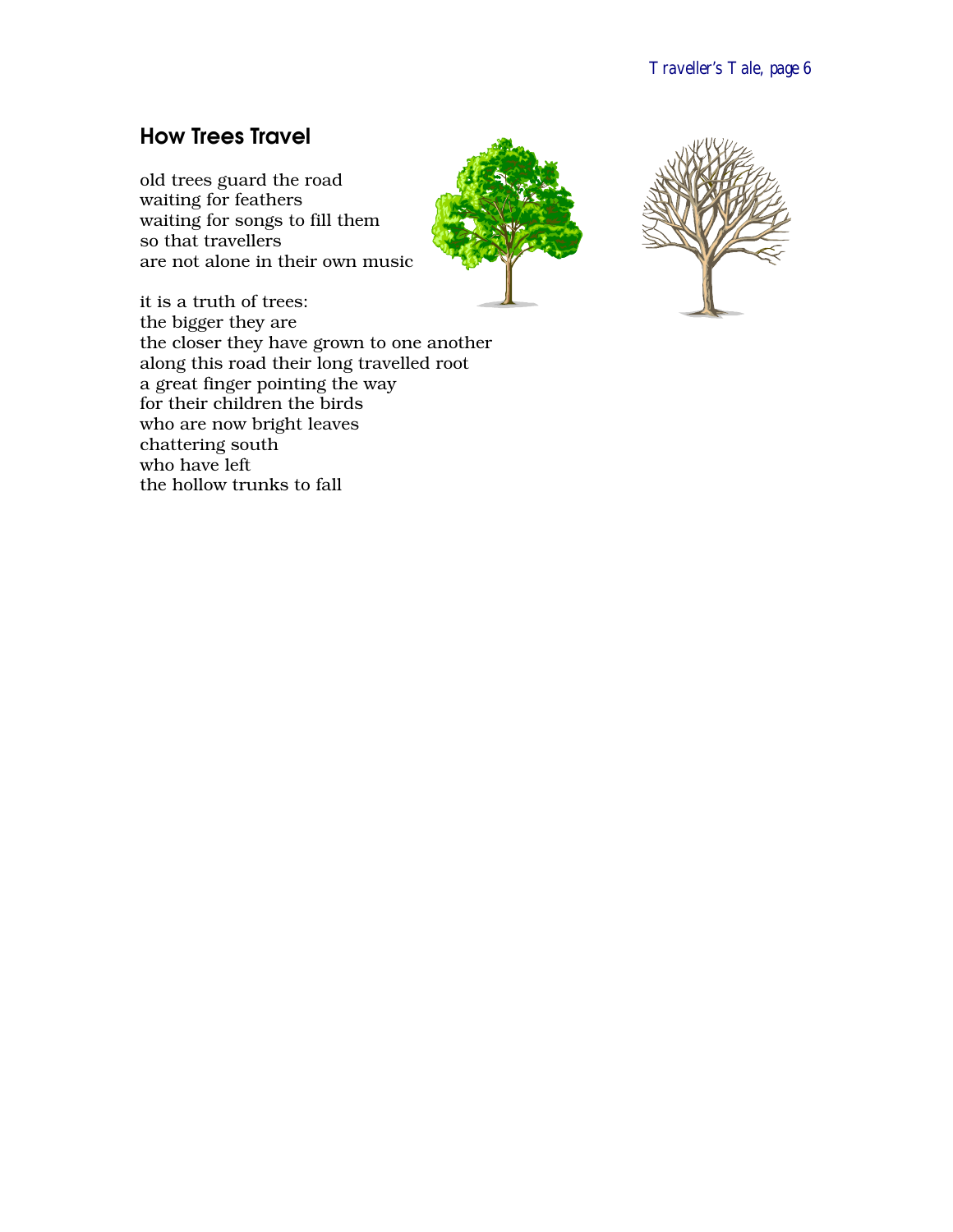# <span id="page-6-0"></span>Fisherman's Tale

The river squirms, caught in its own large mouth.

Upstream in the clear headwaters, the angler with endless lines casts forward from his boat tugged by worms that will catch one pound more than his limit.

Far downstream the killer whale will pull him in to his wildest dreams.

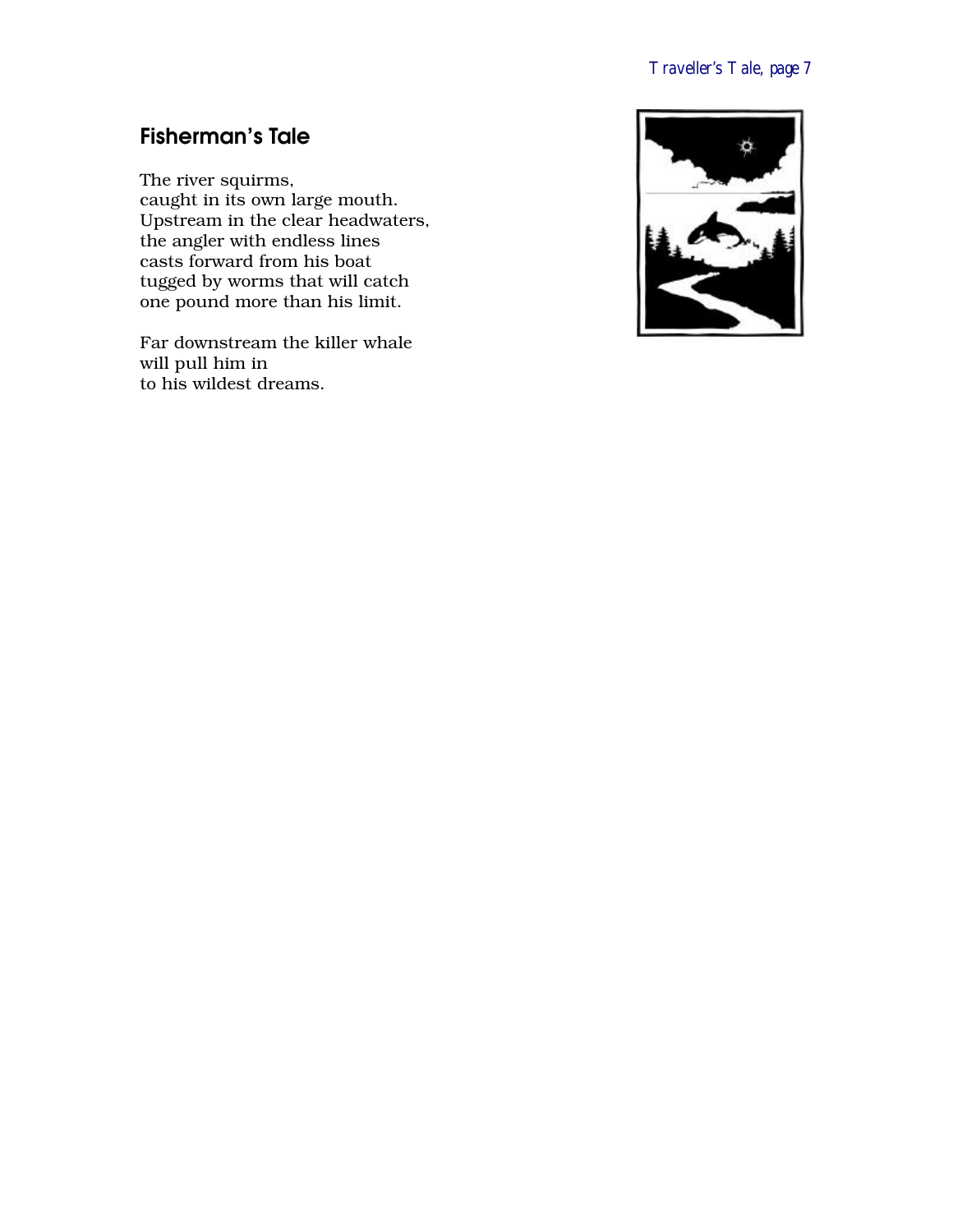#### <span id="page-7-0"></span>Cottonmouth Catchers in a Night Swamp

The trick is to charm its bobbing head with light. Make the devil stare till he's blind, and while your flimsy lifeboat crawls toward the other bank, let your own arm become a snake, coil back with your right hand open like a pure mouth capable of swallowing something bigger than itself.

Let your arm strike as a strangler, clamp the serpent just below the head, cram this ancient sinner in a bag.

Now row back to sunrise, milk him for all he's worth, keep him charmed with living light, never showing him your shadow, your black spot, your bullseye.

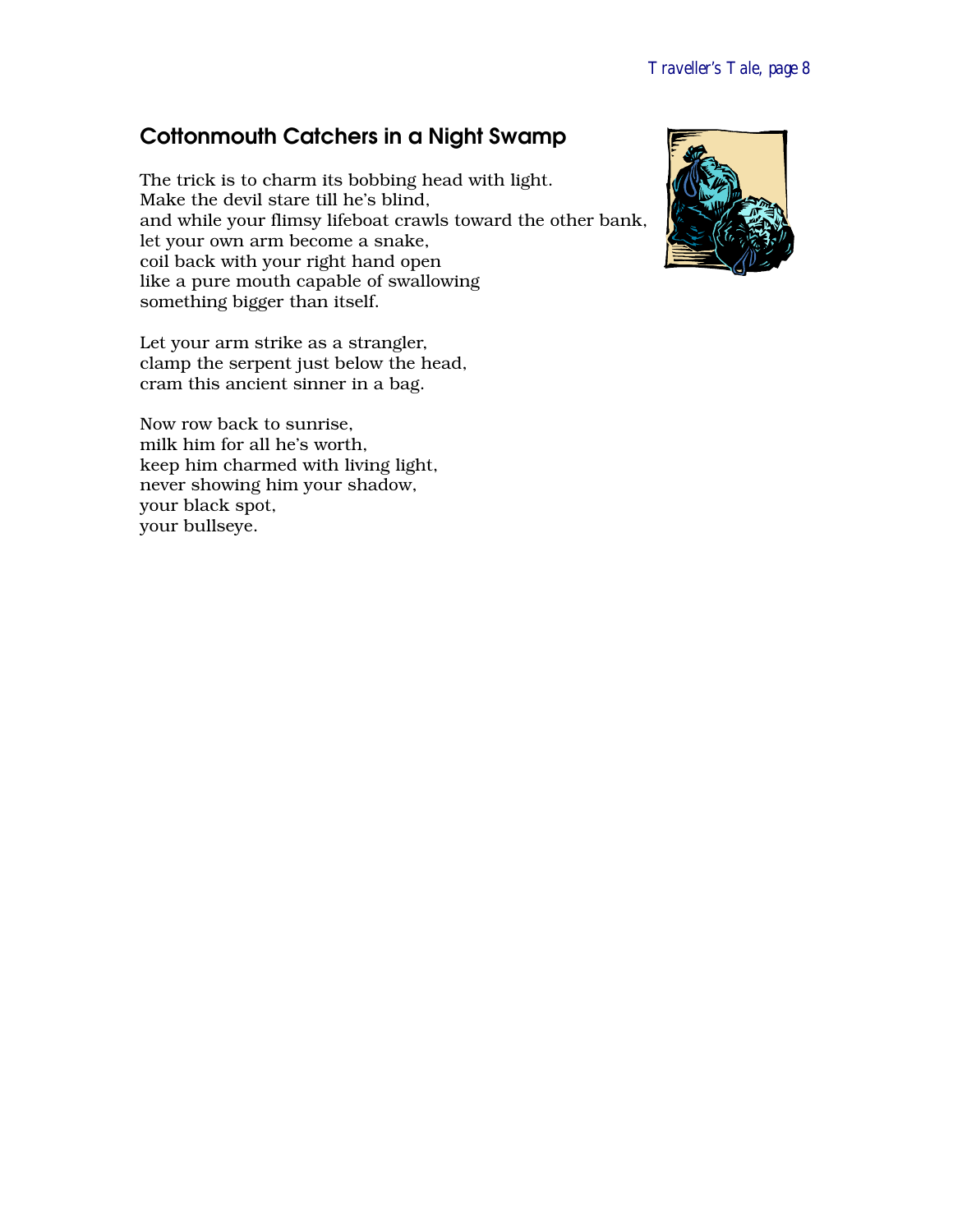#### <span id="page-8-0"></span>River Pulse

smoothed by wear in any panned stream is a load of stones

call them eggs that never hatched

call one a heart too hard to break that keeps the river flowing

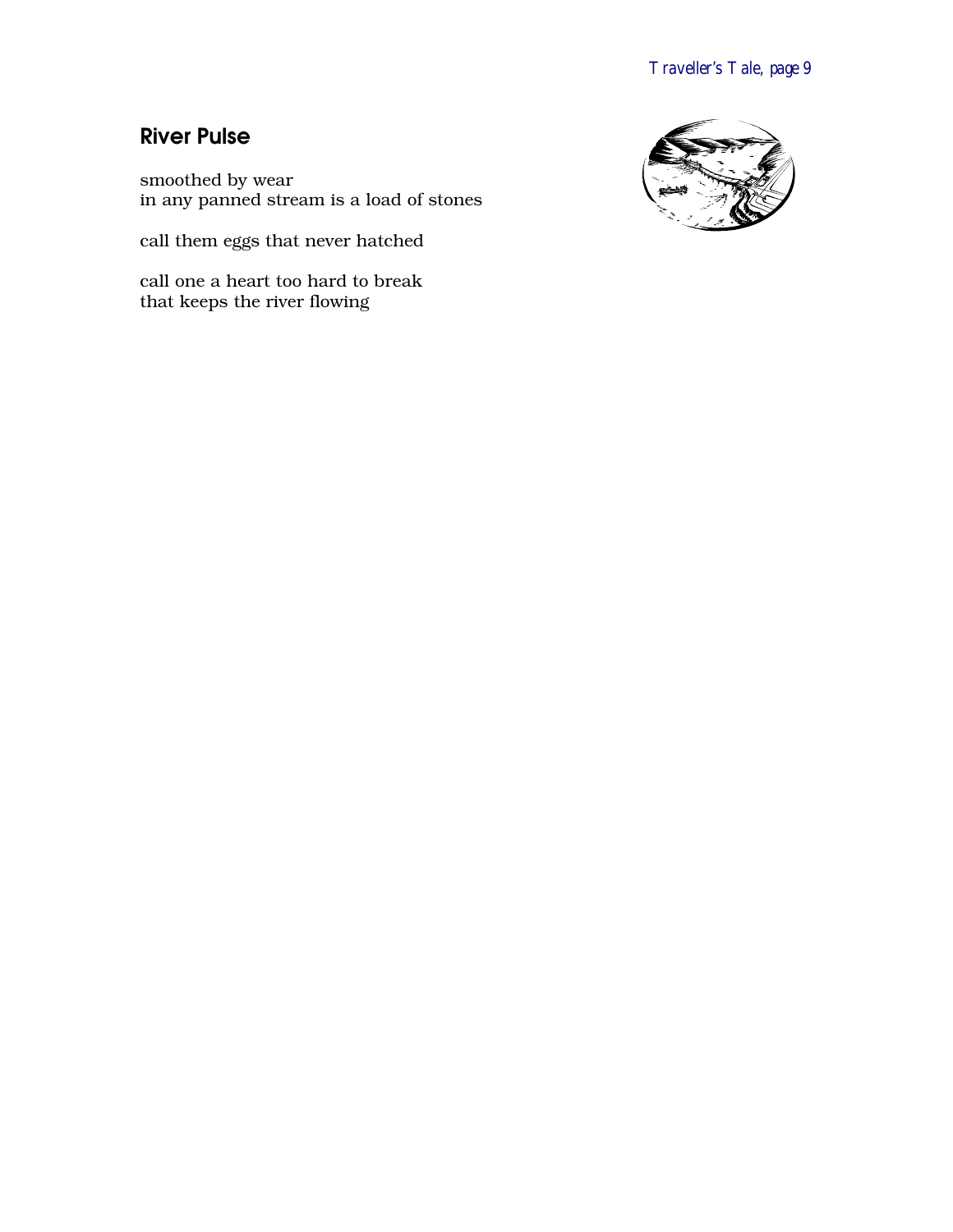# <span id="page-9-0"></span>Lighthouse

deep in its own mouth the night river carves two shores

fog horns and cattle wail for a clearer coast and home reaches out its ancient arm a tunnel a deep well of water and light

a tomb a cradle a passage to either side

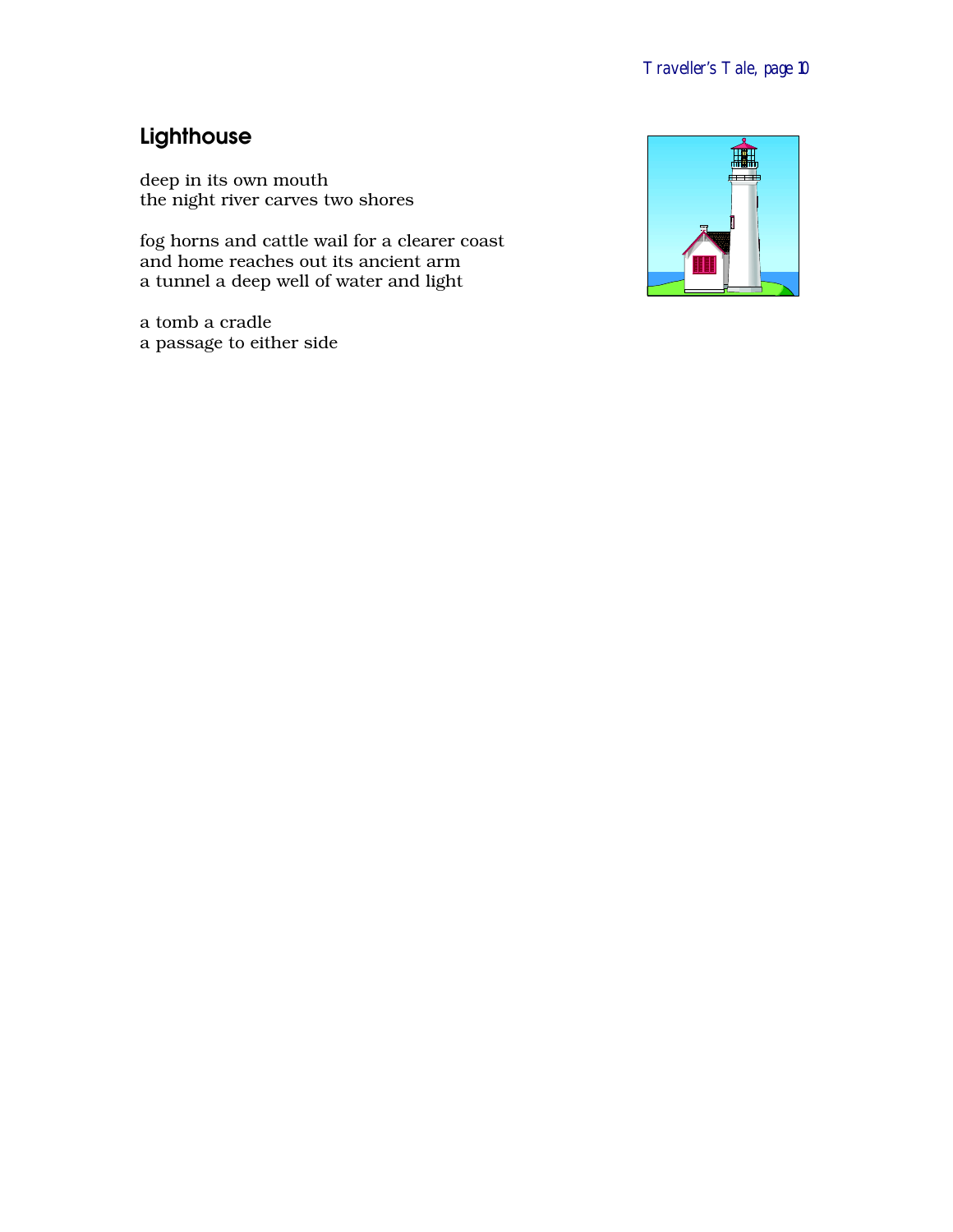# <span id="page-10-0"></span>The Meaning of Dogs

The trail of a young dog is old, comes back to me as my son rolling in wagging stalks of grass and tail, a trick new as the judgeless tongue wetting him with laughter.

I want to grow only from remembered grass, want to part its secrets with gentle wind, want my son to sing without my howl of history. I do not want this leash that jerks me back in line, makes me hold my tongue on pet words I should not choke on, and how by this master of silence boy and dog grow together meaner.

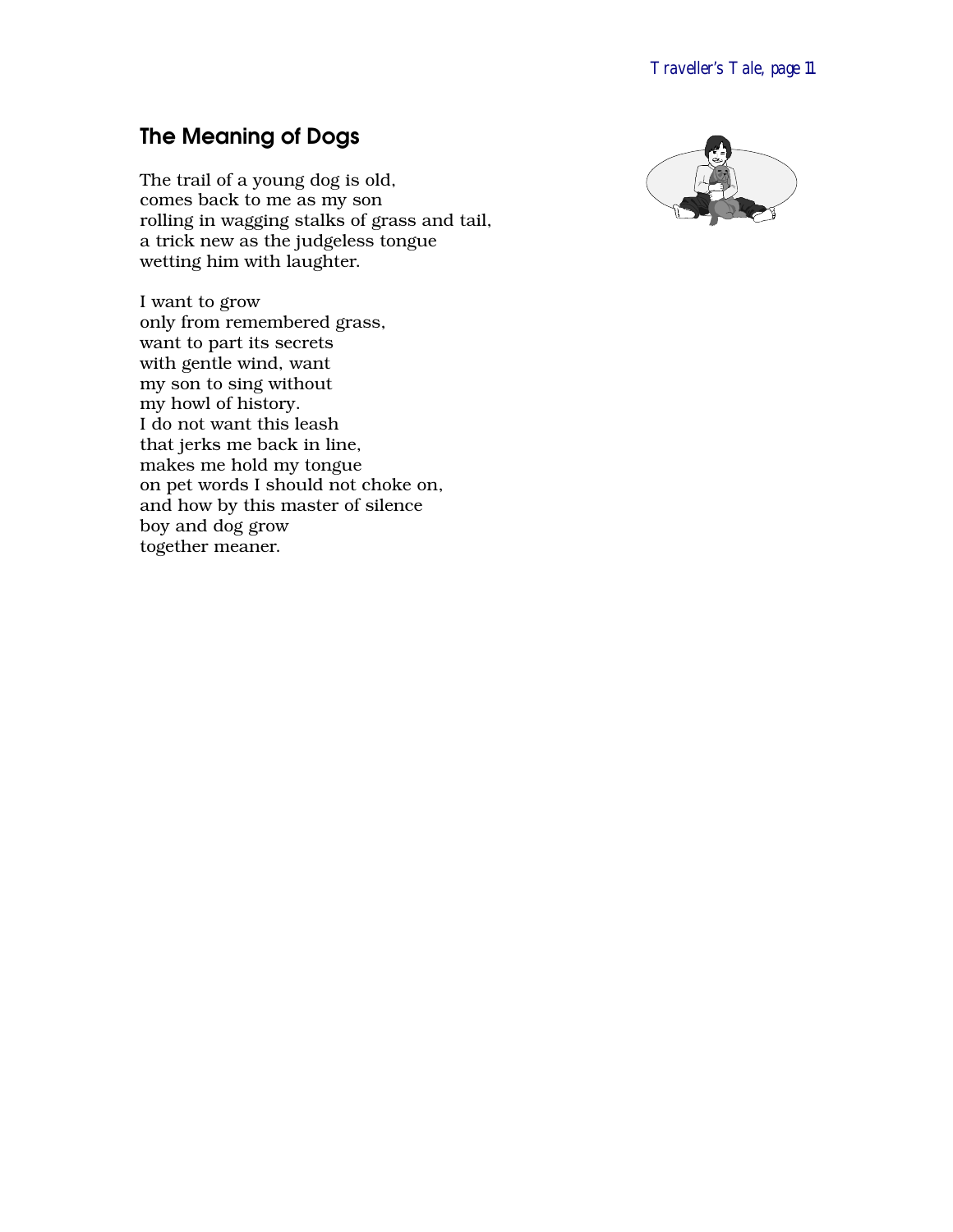#### <span id="page-11-0"></span>Confessions of the Slower Sprinter

Always my feet are a split second behind my heart, almost winners. My chest is nearly thick enough to reach the tape and snap it louder than the gun. Imagine me wearing the magic number, running toward the award of a woman who would change her name for me.

For the first time I see more than your back, its number one stuck out like a finger, or an old lecture, or a sign that says stop do not pass. Now I hear for the first time your soles sucking behind me, taking deeper and slower breaths through their rubber lips, twisting your muscle into silence.

Then my lungs gather a second wind of pride; the wind behind me spins you around. My chest swells towards the tape to measure itself in the volume of cheers. The first failure of your feet does not slow me down. I run past smeared applause and the blindness of cameras, towards rehearsed modesty and trophetic gleamings. I run to make speeches with my head bowed in your shadow, to praise you and take your cup, saying, *"He who is weighted with trophies does not run as fast."* I drink ice water from a trophy already engraved with your name, a prize now full of my lips, as I freeze the thought that, when you passed me, you slipped on my sweat.

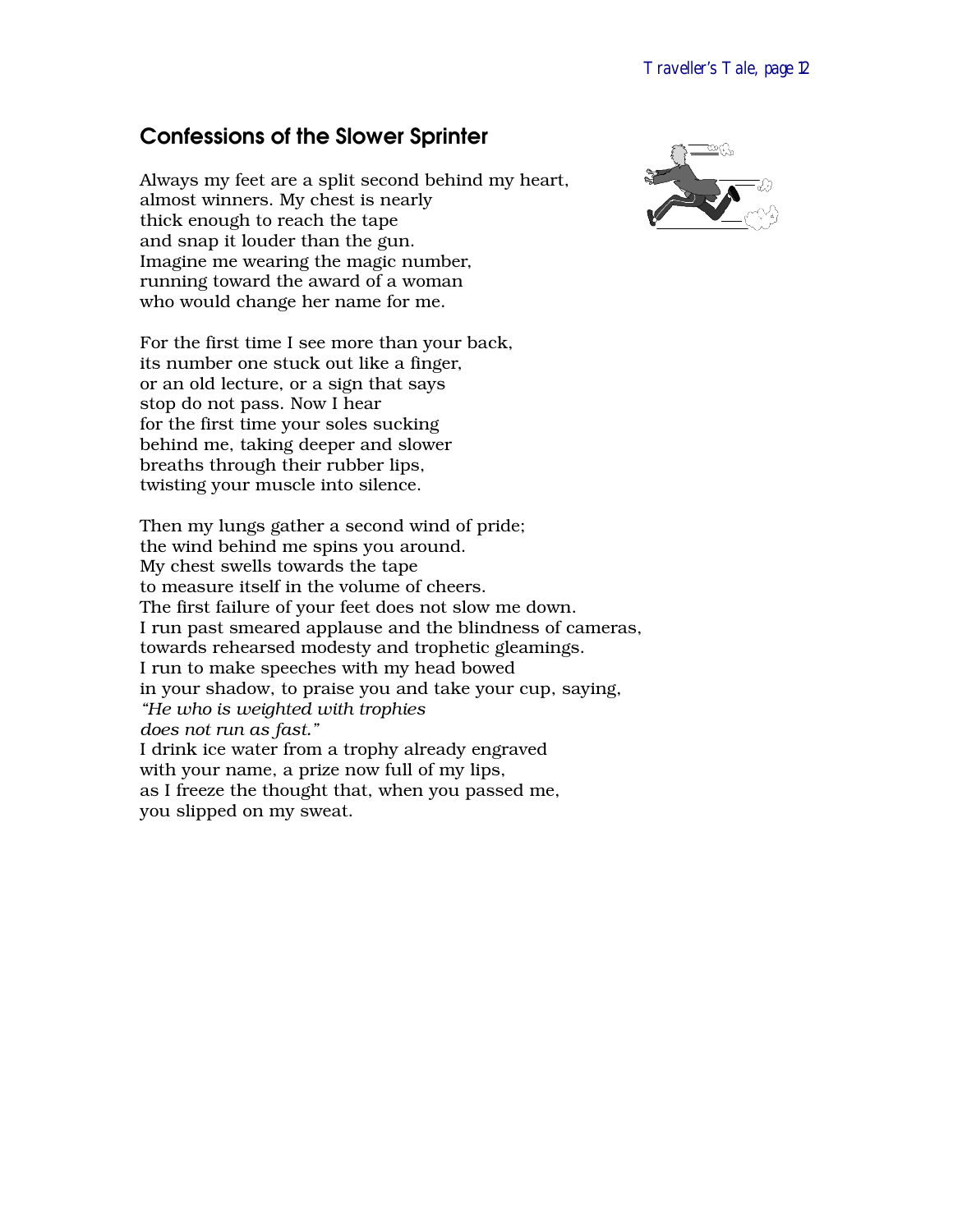#### <span id="page-12-0"></span>**Withdrawal**

At last I found a tiny hole just my size, began rubbing a finger around, around its edges, loved its dark, felt it opening up into the buoyance of silence.

I heard my animals strangling behind me, felt myself afloat in a sea of black feathers, going through the absence, becoming another, felt light though I could not see it, felt hope though I could not see its road, felt myself sucked in a drain going backward, past the gravities into the orbit of myself, where an old torch of truth dies on my shoulders and I hum, I drum instead the false hood of darkness.

Suddenly a voice windy as hair flows around me, my own echo storming to me that I have brought the smell of flesh into the temple.

Suddenly, I am lightning disturbing my peace. Suddenly, I am a stranger to my own thunder.

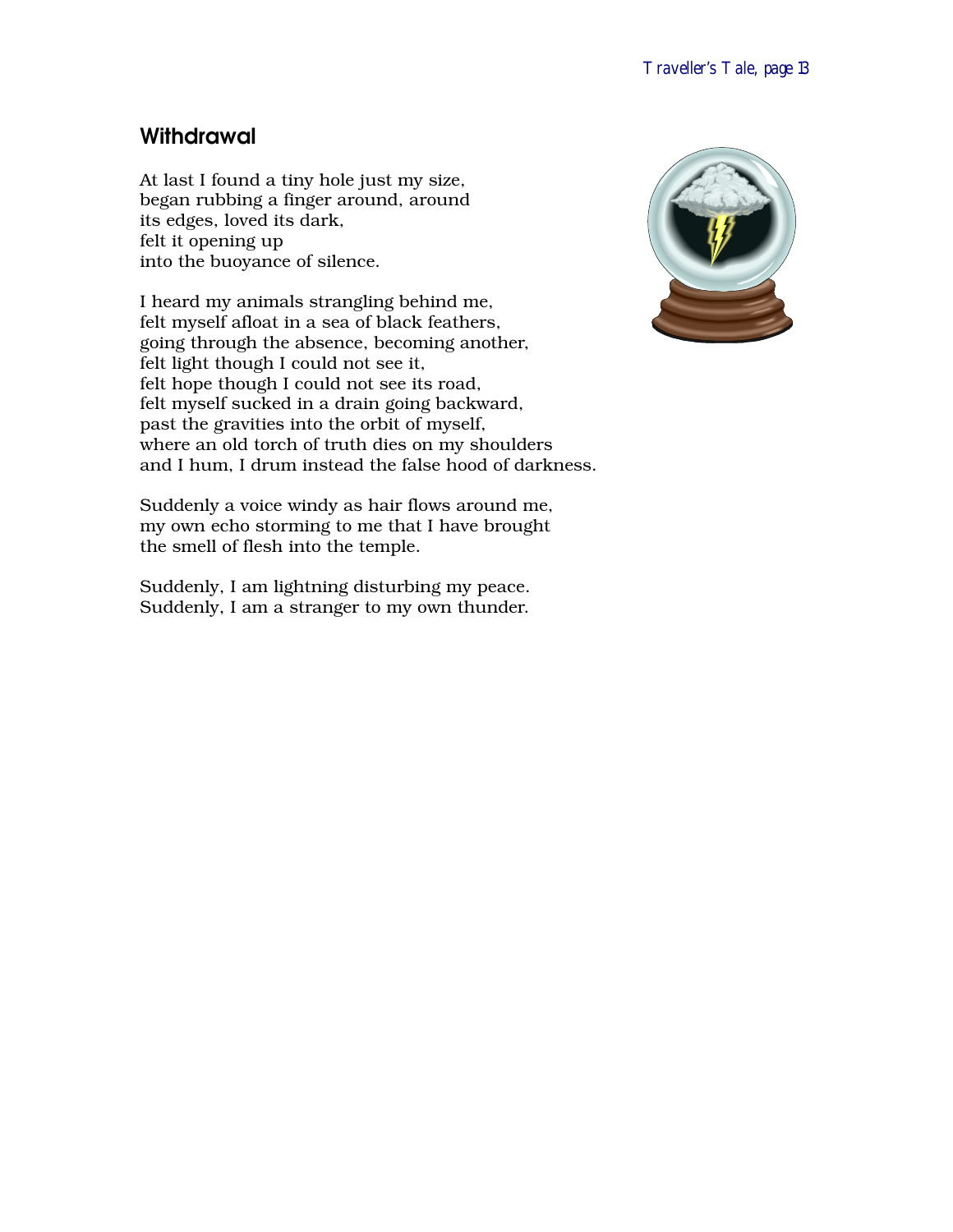# <span id="page-13-0"></span>The Glass Heart

there is a man so much for love that he keeps it in a safe for there have been pink stones at his window there have been hard slaps at his door and through the woods she sings so high in the pitch-dark night

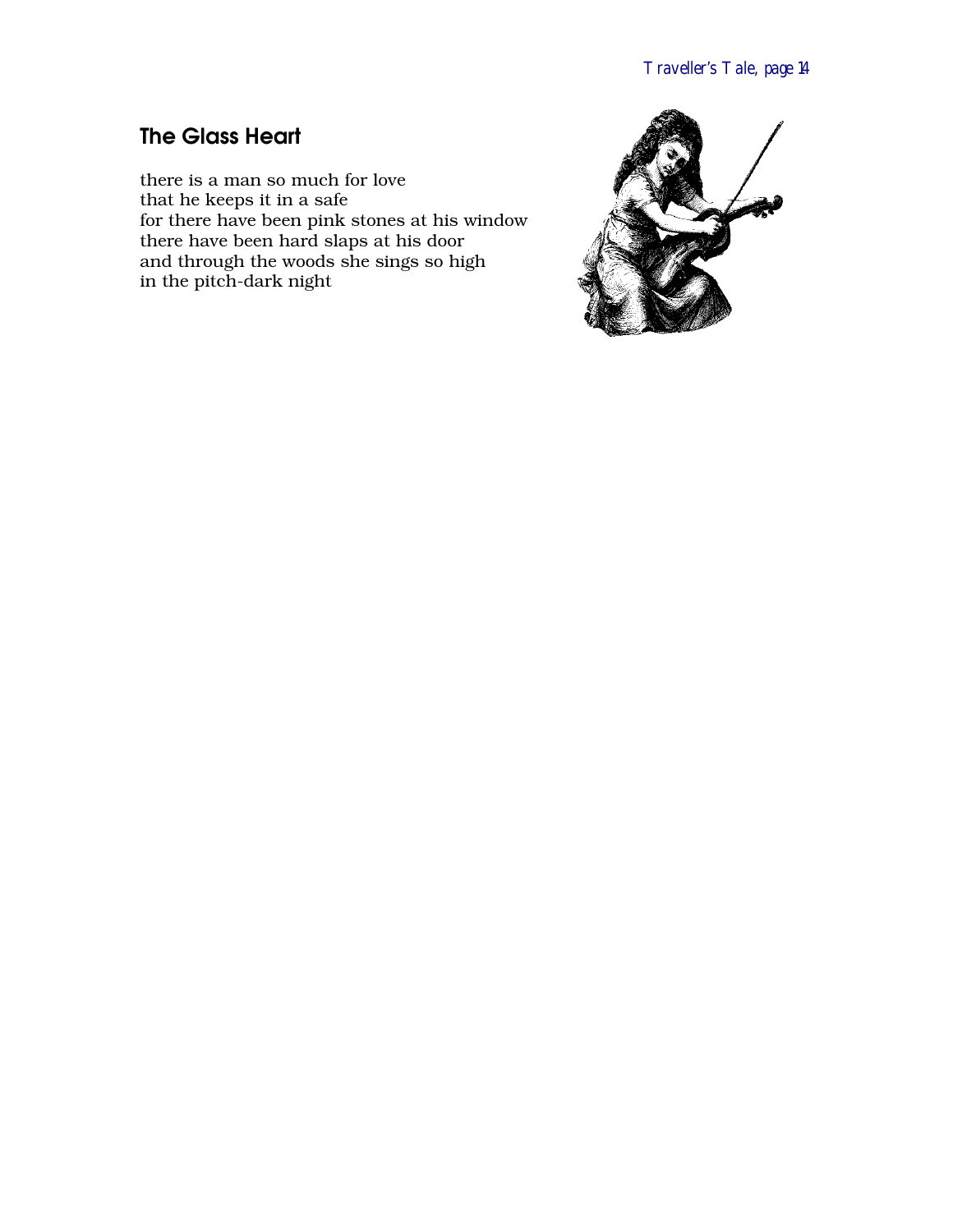# <span id="page-14-0"></span>Why I Bought a Truck

Because it holds something, carries the weight, the insulation and blocks of a renovated house that does not cast your shadow. Shifts. It parks in your spot.

Because it does not mire in slinging mud, gets a grip. Works. It still gets dirty.

Because it is driven, not driven away, not breaking down with a lonely load. Tough. It delivers.

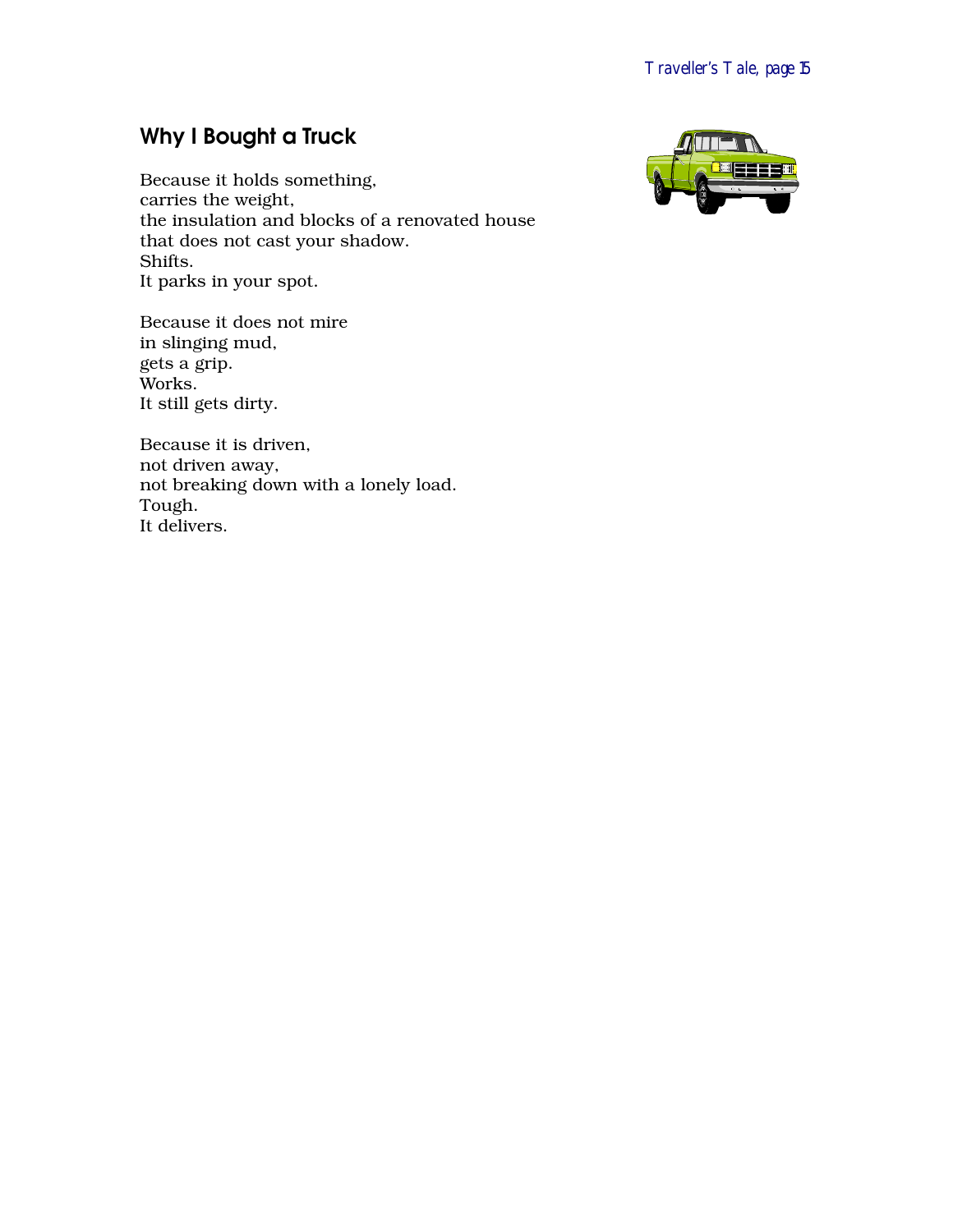# <span id="page-15-0"></span>Treasure Hunt

When the moon hatches and a million egrets drift down as snow, when shell bits glow for a moment at our feet, we'll ask the black and white sky, is the earth an egg we blossom from or one we've sat on too long?

And those who've never flown, the trees, will seem to answer in the chatter of leaves flying off on wind's will as flocks of kites, and something, be it death or attitude, will blow us off our feet, drag us along just off the earth, thick with night and its heartbeats, the broken egg of us a wing above the glowing ivories of our bones

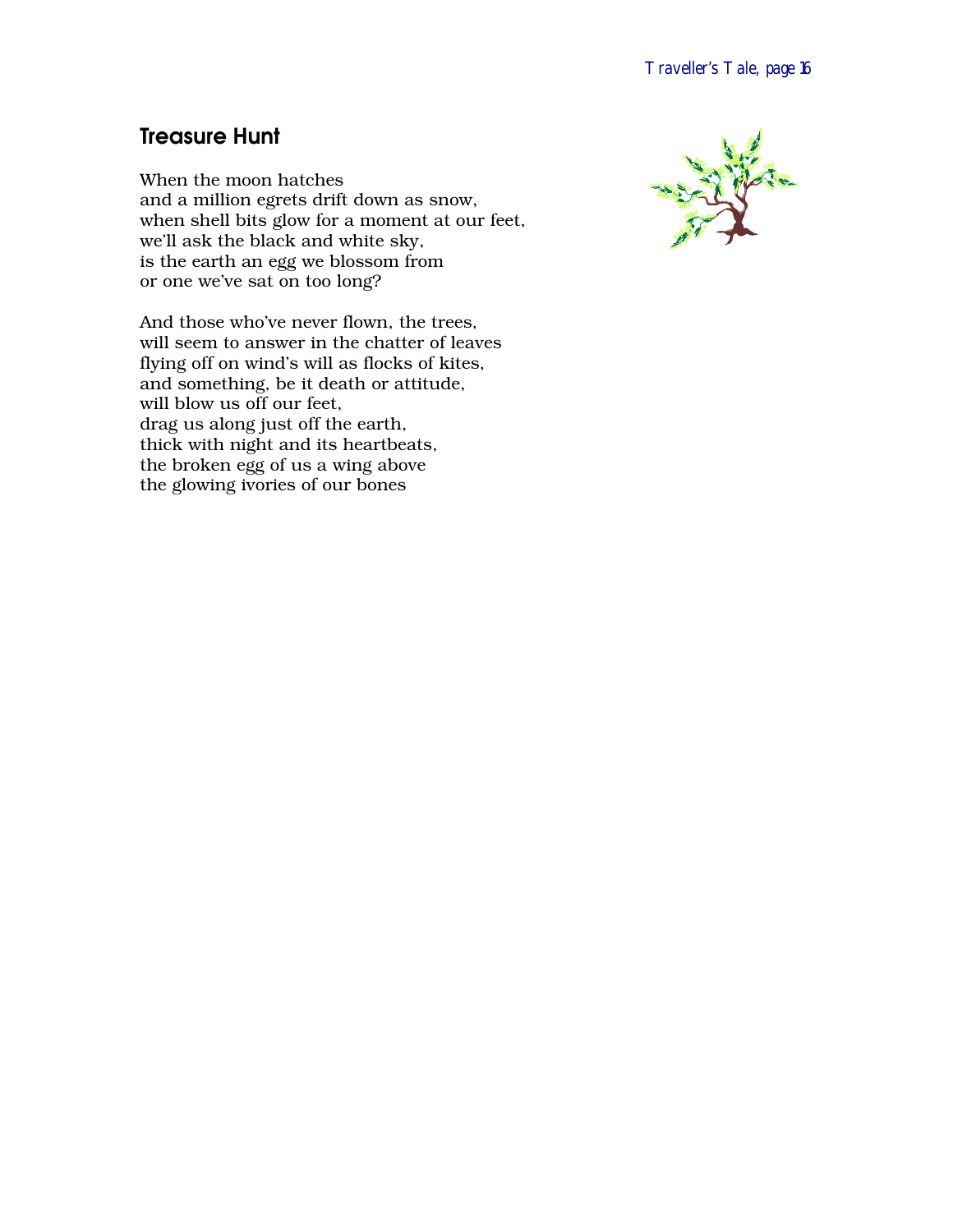#### <span id="page-16-0"></span>Earthen Well

Even the stars seem burned out, greenly ill. Desert roads fall into a filling well where streams choke on brontosaurus bones brittle as dust, as history.

Beyond tunnel vision, the eye of a needle opens: Serpent jaws crack the bad egg of me. In a new solution I'm light liquid now, my weight on new scales barely shifting the tides, even as I harden into fossil stone, the heart ground down into meal.

Above my extinction the surface eye clearing where mockingbirds flutter in the spring bath, whistling a greening song to wiggling road: a lure from the whole we're in. For them, too, the cobra's jaws grind, hiss them a song of bone and feather.

Somehow higher than we, the pecking orders fall from hunger, we from greed. Our common mother Earth gangrened, a sick Medusa, her coiled roads, rivers, lightning, nerves on end are ready to strike, digest, reclaim, restitch her cloudy body gown: the bloody rags, the vital organs.

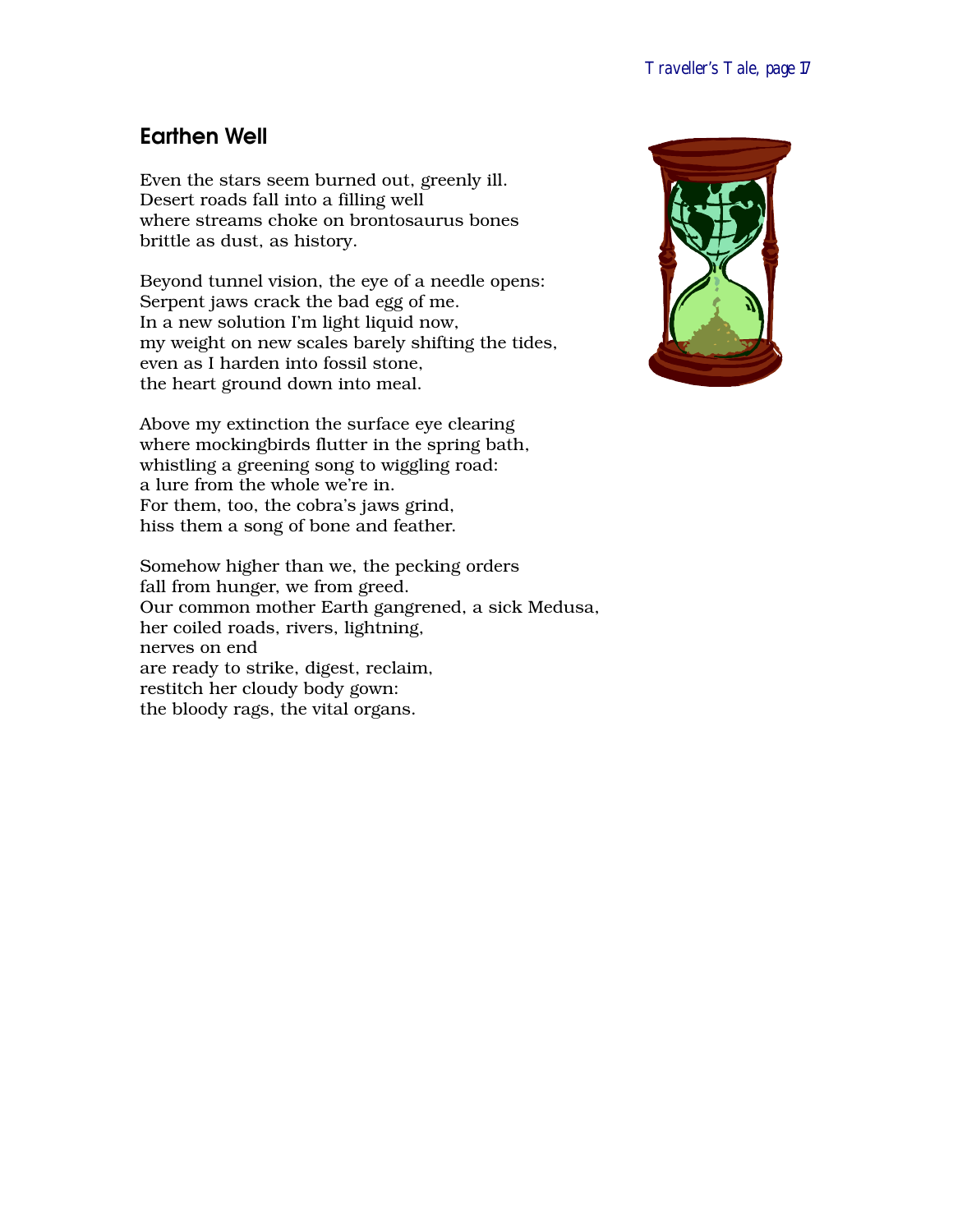#### <span id="page-17-0"></span>Strip Tease

After the last war drum of headache, the final volcano of ulcer, after the silver lining of my cloudy veins clogs too heavy in the regulated heart, after the nuclear power bill I couldn't pay becomes a dirty sea of darkness, and all the overdue notices deny my credit, my shirt flies off my back, in the dirt signs a bad check, and the sunken tub of my body floats in a night of nothing, strangely buoyant now.

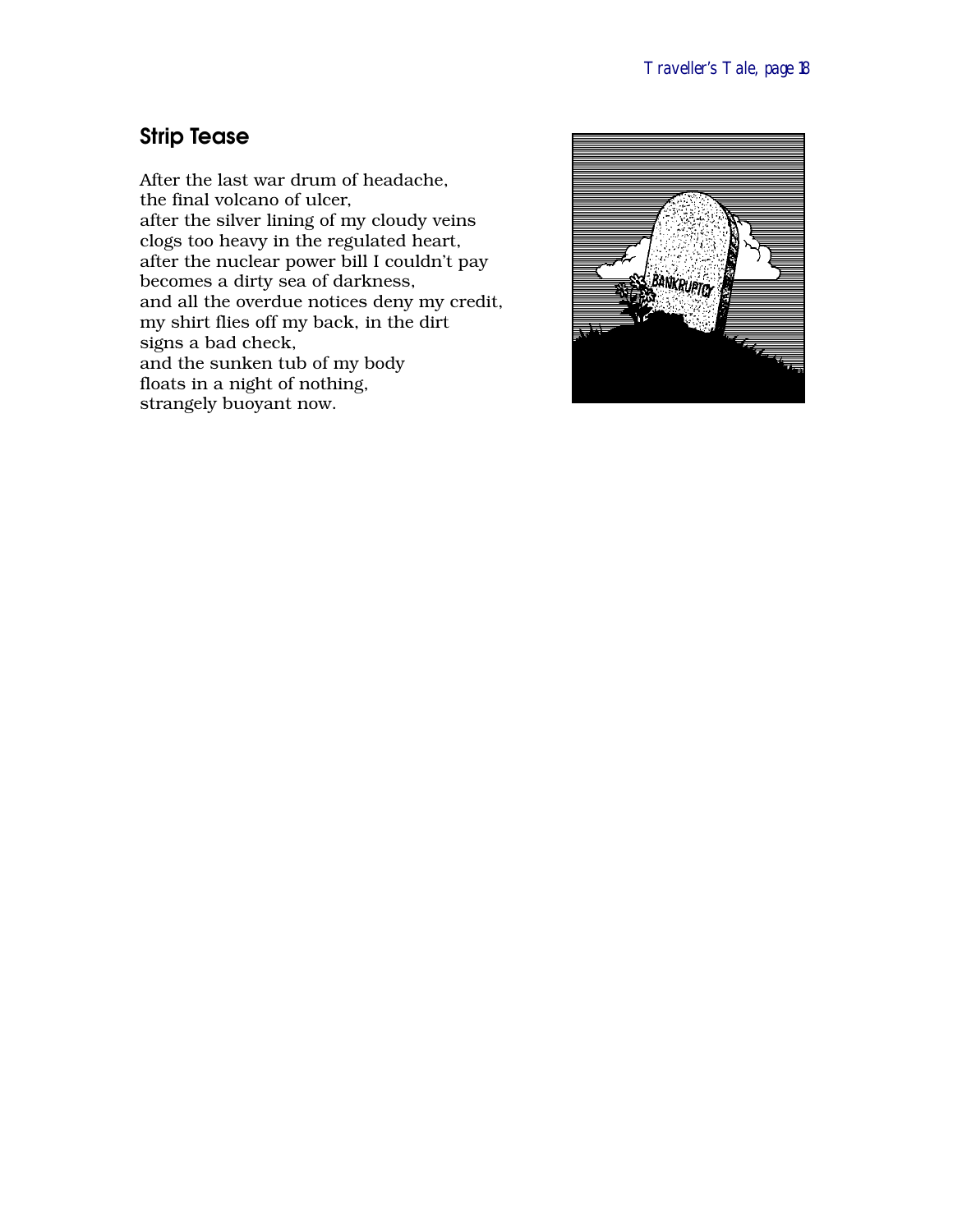# <span id="page-18-0"></span>Moving to the City

Coming here, broken farmers must believe that the clouds plant their seeds in concrete and skyscrapers grow: tall stalks of corn, long rows of one-way traffic, horn honks replacing the songs of birds, seeds spilling from their pockets fast as money.

Some return to a poor mule, looking across a stubborn back where the skyline is a monument: tombstones.

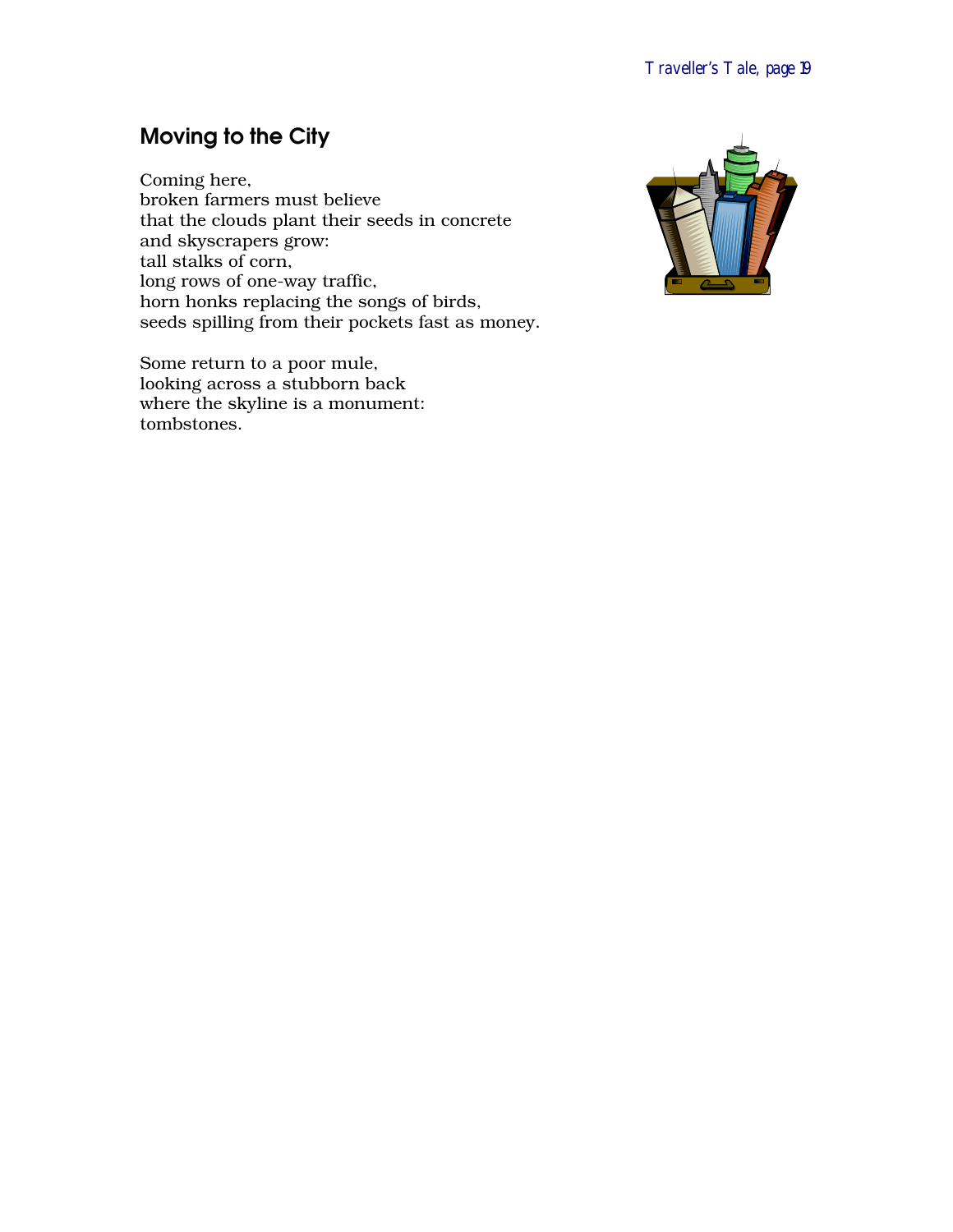#### <span id="page-19-0"></span>Birthday Drive

With a yellowed map, I'm lost and doing thirty on cemetery roads that twitch like nerves. And a dark poet is running beside me, his face a mashed wad on my window, waiting for me to shift lower, stop and ask directions, or waiting for the rubber ditches to hold my fender down, or waiting for me to do ninety when he'll vault ahead, yawn to swallow my headlights, knowing in the dead end my brakes will fail.

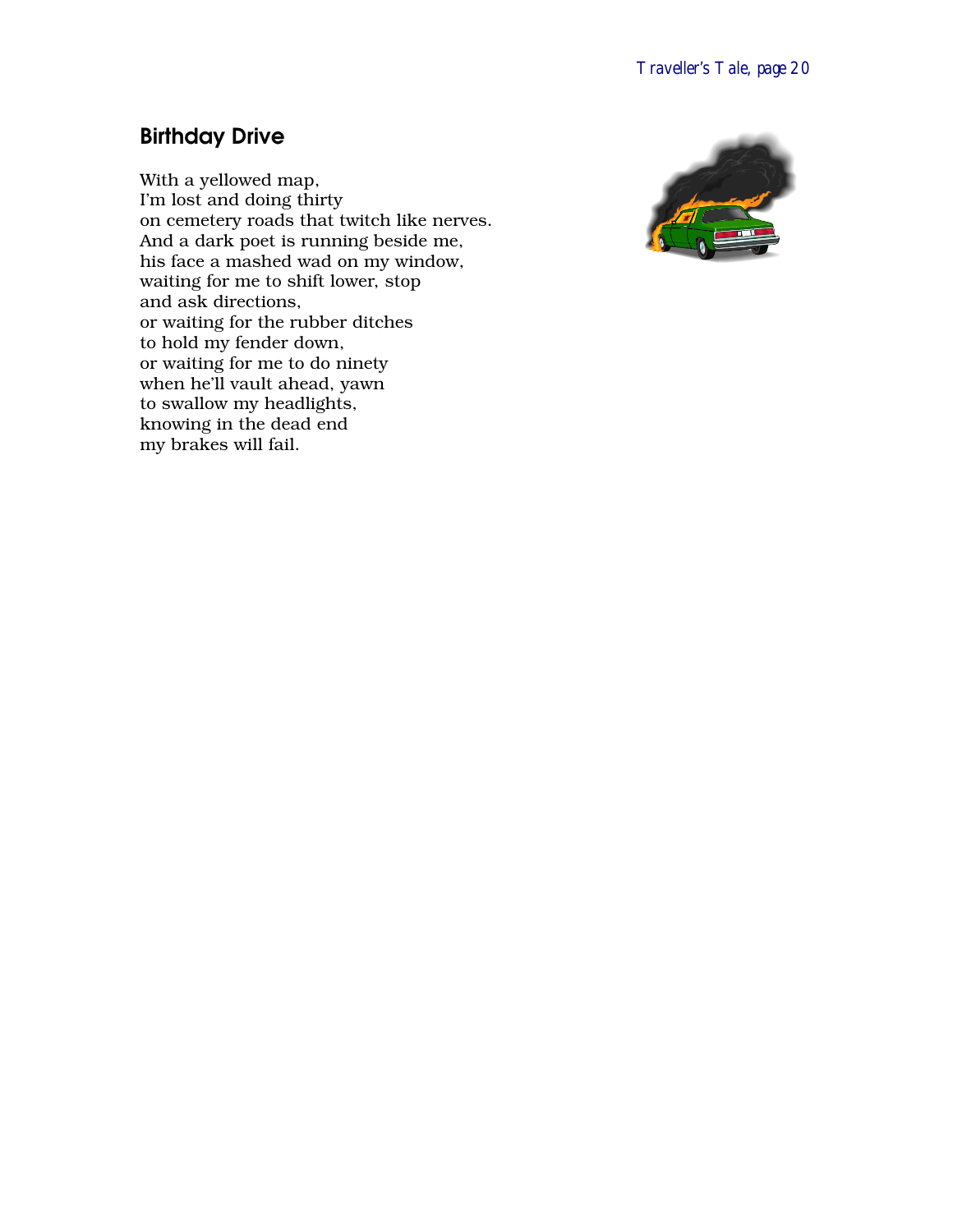# <span id="page-20-0"></span>Daydreaming at Rush Hour

I fancy the red light is that rose I've been told to stop and smell. In the wind the bulb sways back and forth, leaving a bloody streak on the sky, a kind of rainbow after storms of wrecks. Blue streaks keep passing me by: smears on a street dead at both ends. But in slow motion the red light of the rose wilts. Something green blooms. I press down on the pedal and spring.

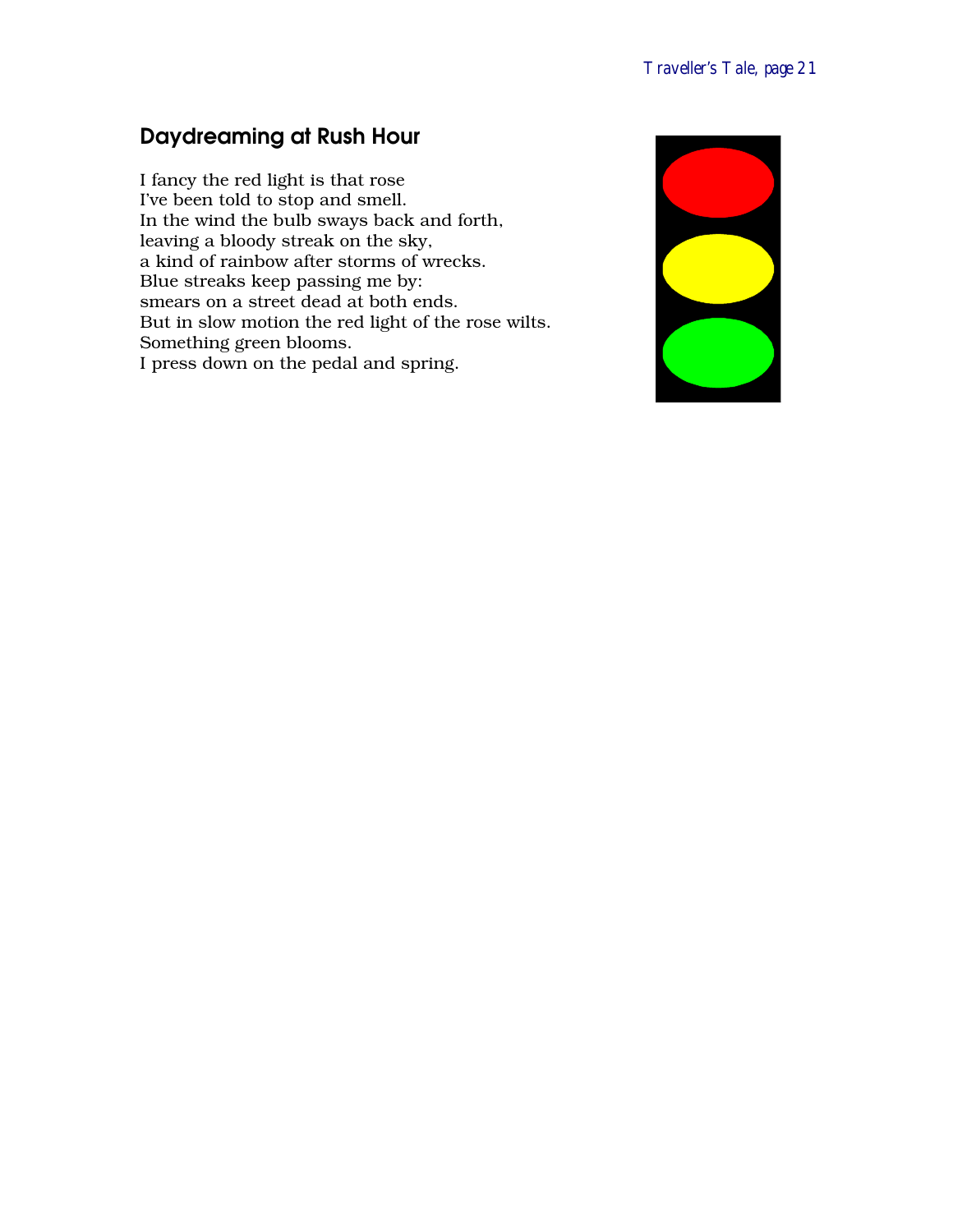#### <span id="page-21-0"></span>Under Gray Depot Skies

 $|$   $\rho$   $\rho$   $\rho$ 

if momentum is a locomotive we lowers have no ticket have only travelled a television a mind station to wait under smokestacks of cigarettes by suitcases full of ash and wrinkled ties to make up our faces and say we don't belong here in this cold say we were born again at the fast-track cross

backbones worn shiny we ride instead our pews only our lips move soft-spoken steam in the terminal roar

a long line of locked windows sweat our fuel their motion a high-speed film where upper berths click by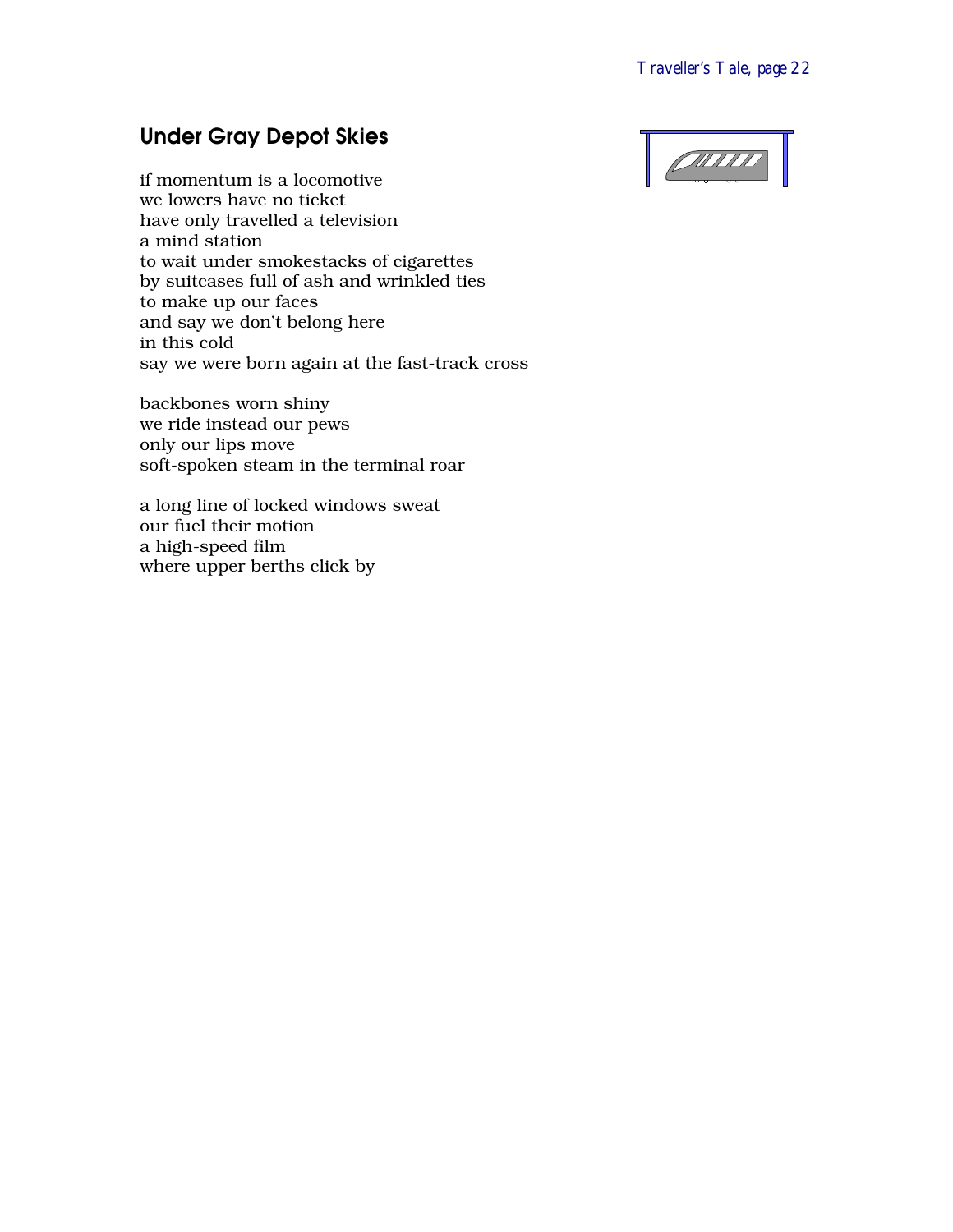# <span id="page-22-0"></span>Wanting to Write Songs, but Singing Mine

when the bad songs of another are too loud in your room and yet you linger in their tune

when the trains you never caught shudder under your bed and the windows are off key with the wind

then will you feel that silent mockingbird swelling in your throat then will you shake the sheet and rise to the deaf mute you've combed in the mirror

to hear the wind whistle in your hair and fill your lungs with song

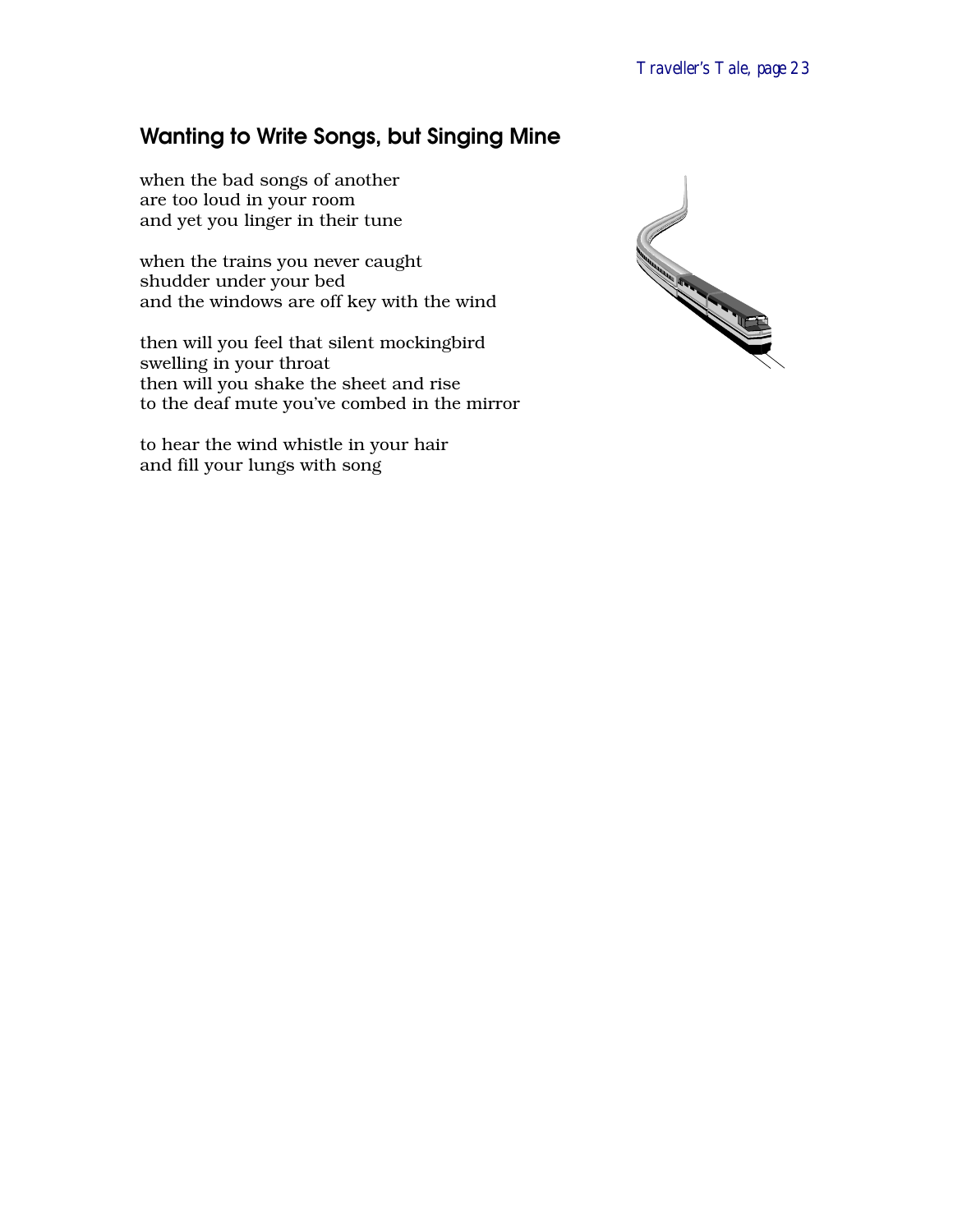#### <span id="page-23-0"></span>The Light Sedative of Dark

The measured clap clap of my teaspoon on the table awaiting my dose and the do-not-drive warnings to easy-chair me into re-runs and the dim hum of test patterns, multiple choice game shows with each answer wrong, innovative boredom, black and white documentaries on the private lines of aging, indecipherable waves on cables and satellites whirring on their wrinkling orbits.

So I give myself to the gray light of sleep, my dream on its back like a crocodile luxurious to the tummy-rubbing therapeutic masseuse.

I remember before we are born we say goodbye, hold our noses and dive into this cold medicine called breath. The sun turns us darker all our lives. We look for rhyme and find but one, womb and tomb, the only rift between them a waiting room.

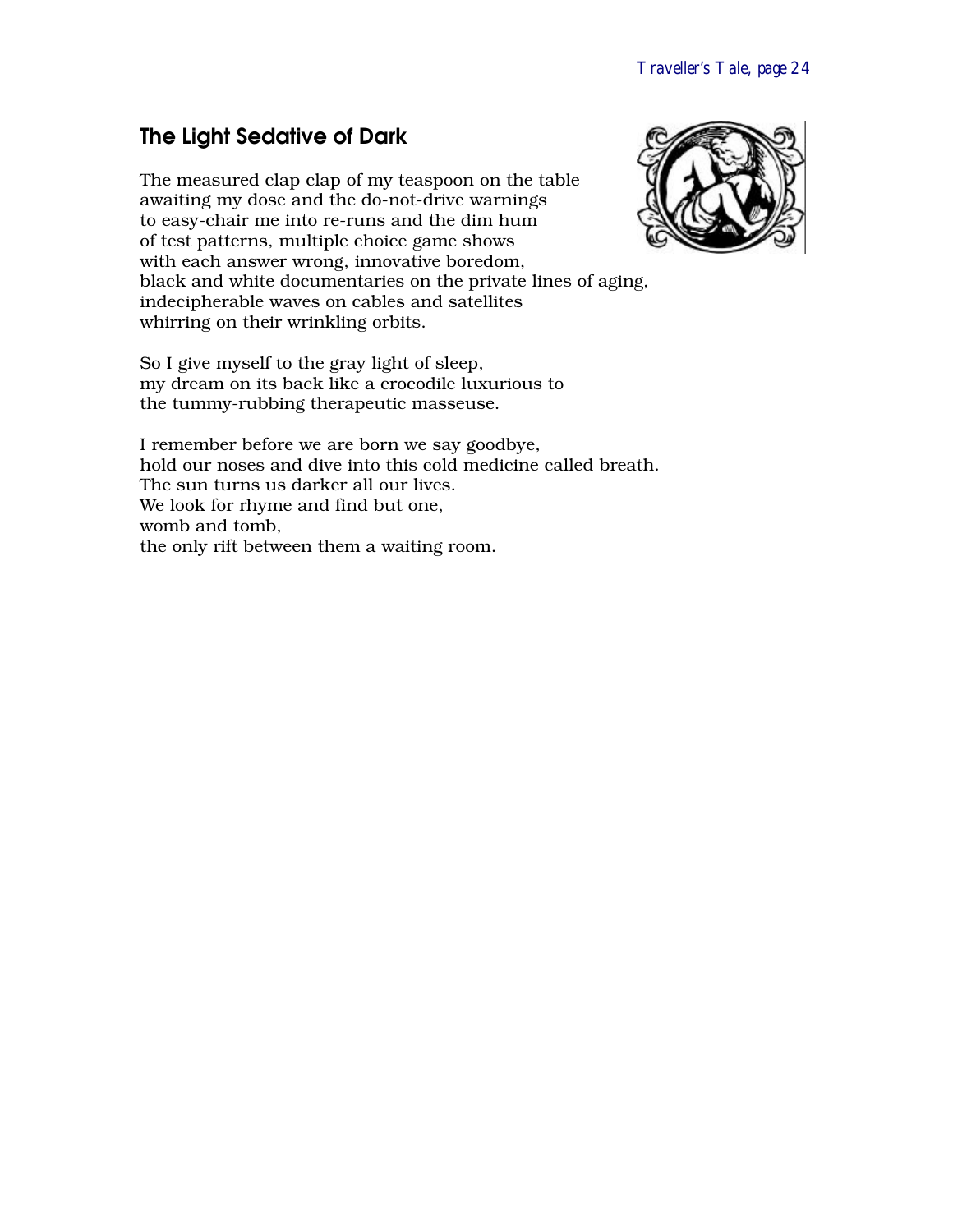# <span id="page-24-0"></span>The Gravedigger Pacing His Cage

Because I have buried your fathers you think the shovelman looks death in the eye, therefore is part of the murder.

I tell you I seldom see the eyes of the dead. They are latched tight by the time the corpses roll up to my feet. Their lids are slammed by the anger of failing to live forever. Or they have simply grown weary of opening and opening empty doors.

I tell you I am only here to close the lids, to let their last breaths fall gently from our arms like leaves in a cage full of dying wind.

Old friends, we are all changing colors and falling off.

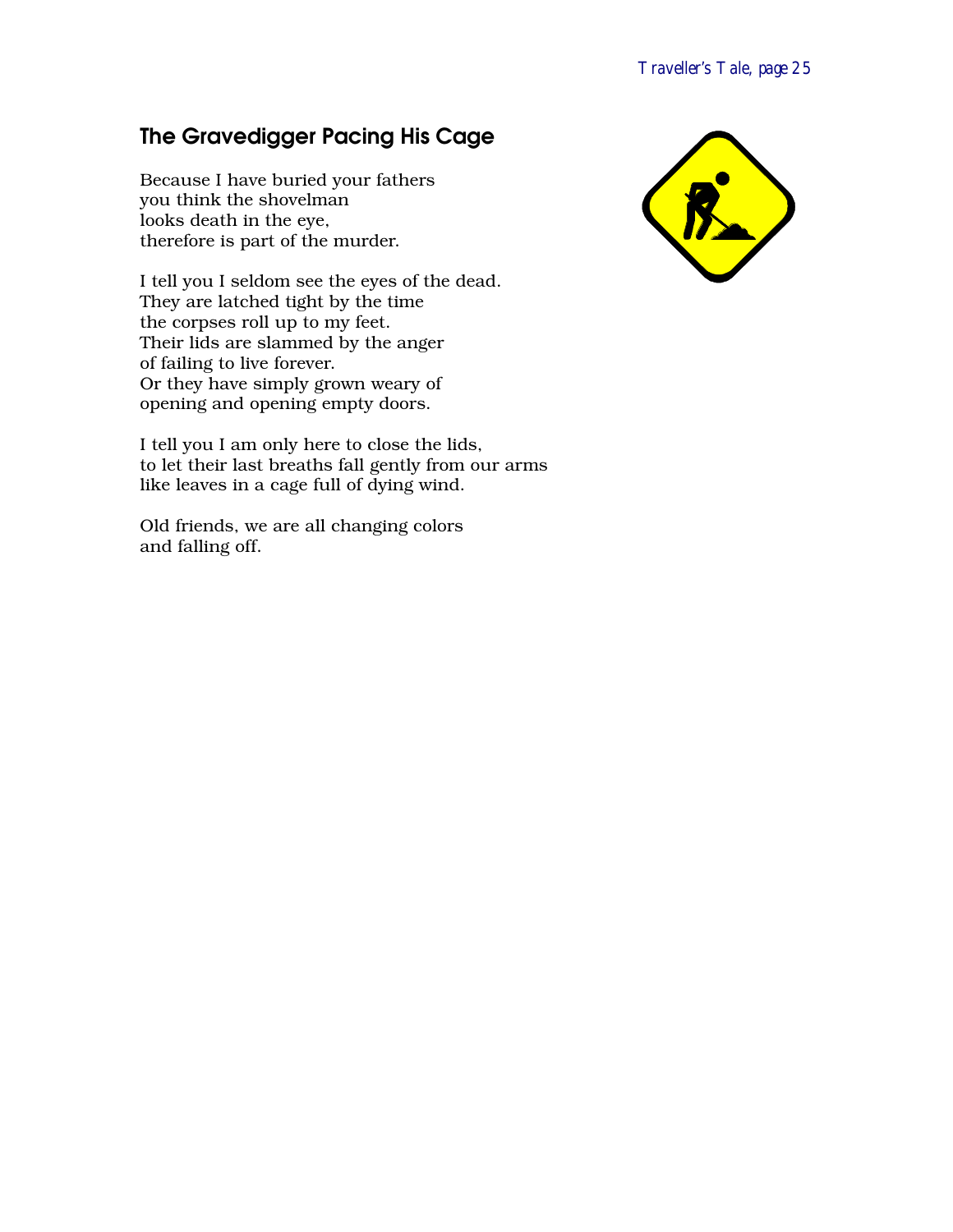#### <span id="page-25-0"></span>Regret

We are always dreaming our way back, looking behind us to see the road rolling up like a sleeping bag, how the trees bend over it as if they were trying to cover up where we've been. Suddenly we feel our pulse rise like a flame, the dust a red fire behind us.

The past burns slowly. Its face is red. Its gown is ash. Cinders float from our backs and seem like travellers, not those slowly falling down.

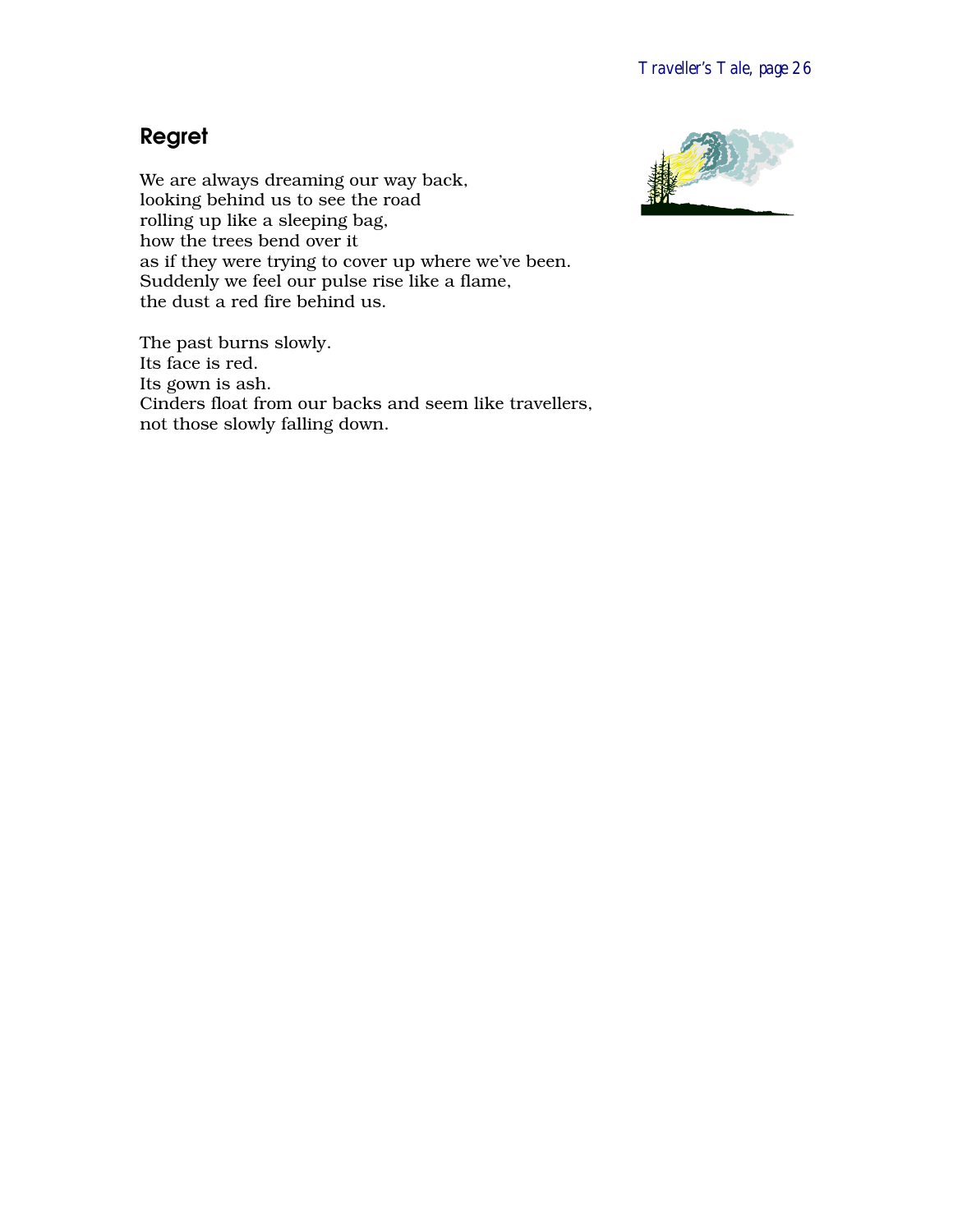#### <span id="page-26-0"></span>Road Steam



Along the steaming road the stones are beginning to pop. The sky is a dripping wax. Tall tree stumps smoke like chimneys. My feet stick to the main road just as slugs stick to tombstones. Rubbing off on me, slime comes forth as moral.

But this morning, the roadworkers keep pointing, saying this is the highway to heaven.

From which way a black cloud of flies approaches like rain.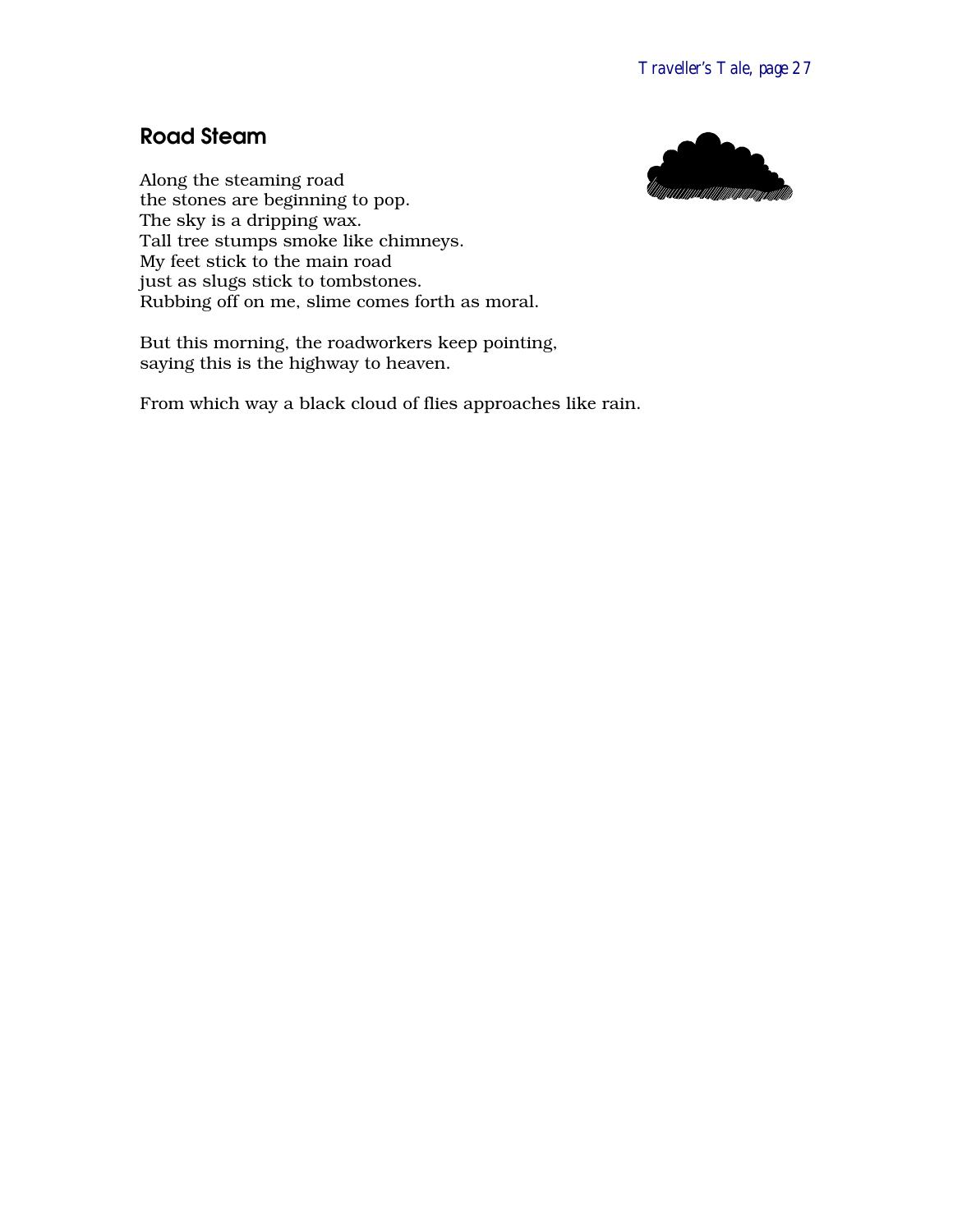#### <span id="page-27-0"></span>The New World Dictionary

Every word I've said has taken root, grows the definitions of me—wildflower or wildfire smokes from truth's fiercest battle from whose barrel the best of me blooms, or remains a scent, a possibility, a whisper as leaf-rustle in a flock of thrashers who know how they change color before the fall.

Every word I've said has been uprooted, a forget-me-not given rain but no light, given to the wind of God's conscience, around the small world blowing things together, apart.

The same word wages war as powers peace: *desire,* the stem of fire and flower.

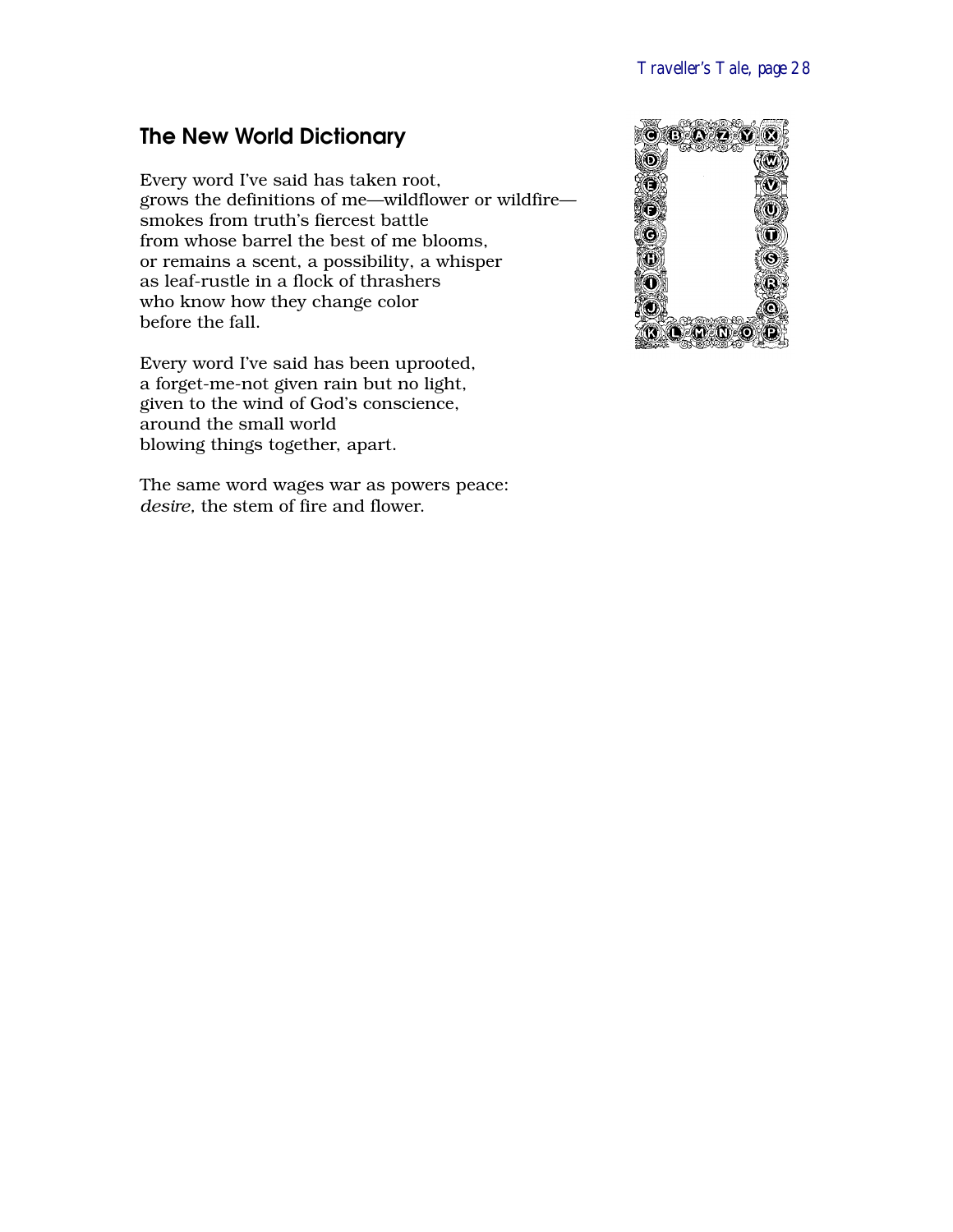# <span id="page-28-0"></span>Reign

the full moon pops on the sharp mountaintop its inner acid rains

a mudslide of family trees, empty trunks, green mold erases the climbing roads

our footprints are orphans tracking us in the rumble

the highest ground we could take was to plant a flag that will bury us now

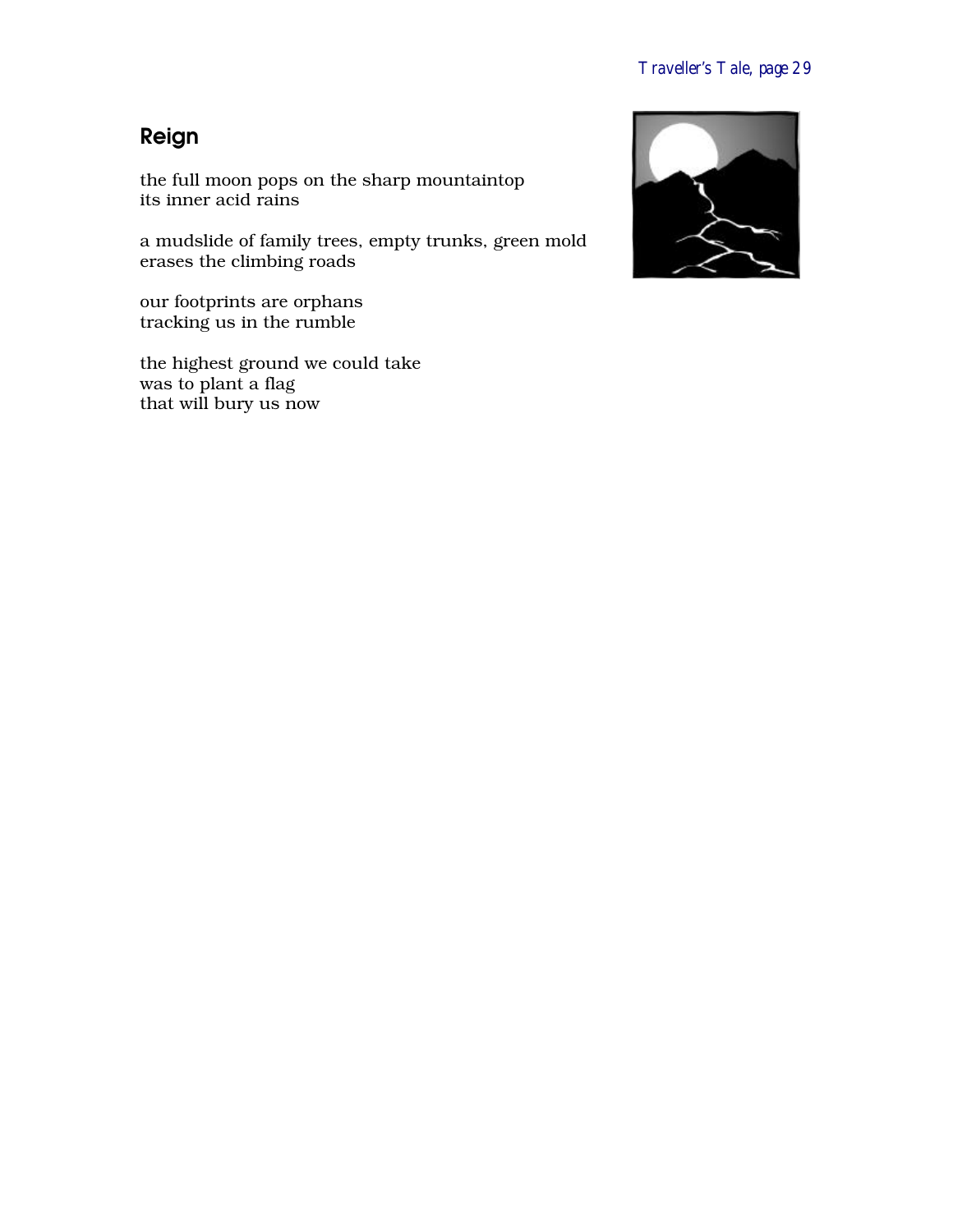#### <span id="page-29-0"></span>The Last Saint of the Empire

Stranger, I am cupping in my hands the land's last water for you. You will not drink alone. The sun too is steaming in this meager pool.

Drink before the water boils away.

What you have won is mostly smoke: Above us, old mystics, old clouds, redden from the dust of battle: the wind twists them like sponges, wringing out across the valley a dry and crimson rain: Even the gentle, holy winds rub together like flint: below them the frocks flame: the shadows of monks are dark ash piling up in prayer.

My invader, my wounded heir, you are drinking my boiling blood. You must swallow what you conquer. You must dress for the weather you bring.

It is a hot day: Smell the feathers of the angels burning.

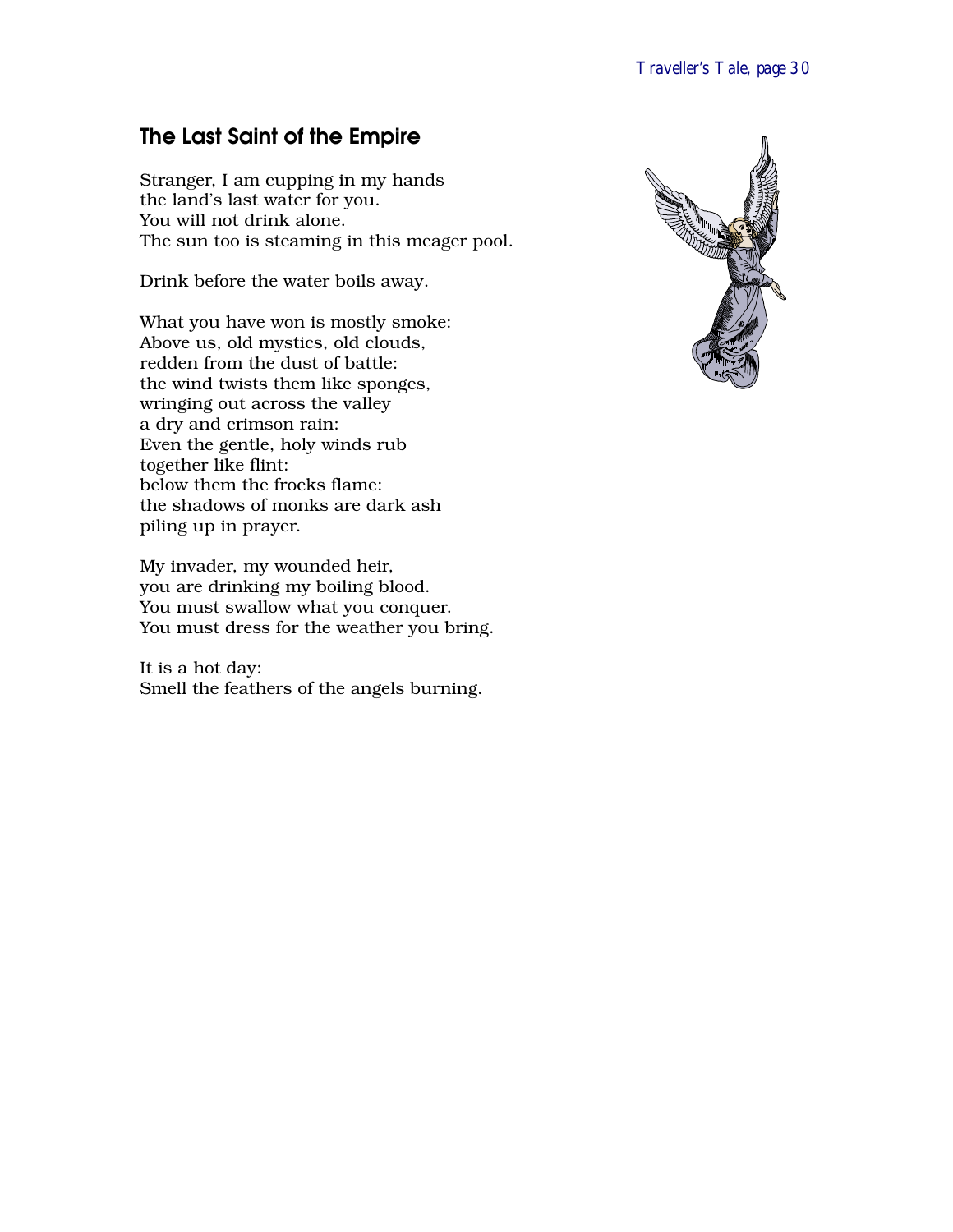# <span id="page-30-0"></span>Against the Graveyard's Greater Wall

Against it the wind piles up and dies. It is star high, worm deep. Hawks explode against it; roots bleed against its sharp edges. Leaves clatter halfway up a ladder, then flutter down into the dead eye of the storm.

All roads merge against it and wrinkle up into dead ends, all miles ever travelled, all the old footprints twisted into the same old story.

Only an inner rain almost turns it clear, this great wall, this mirror.

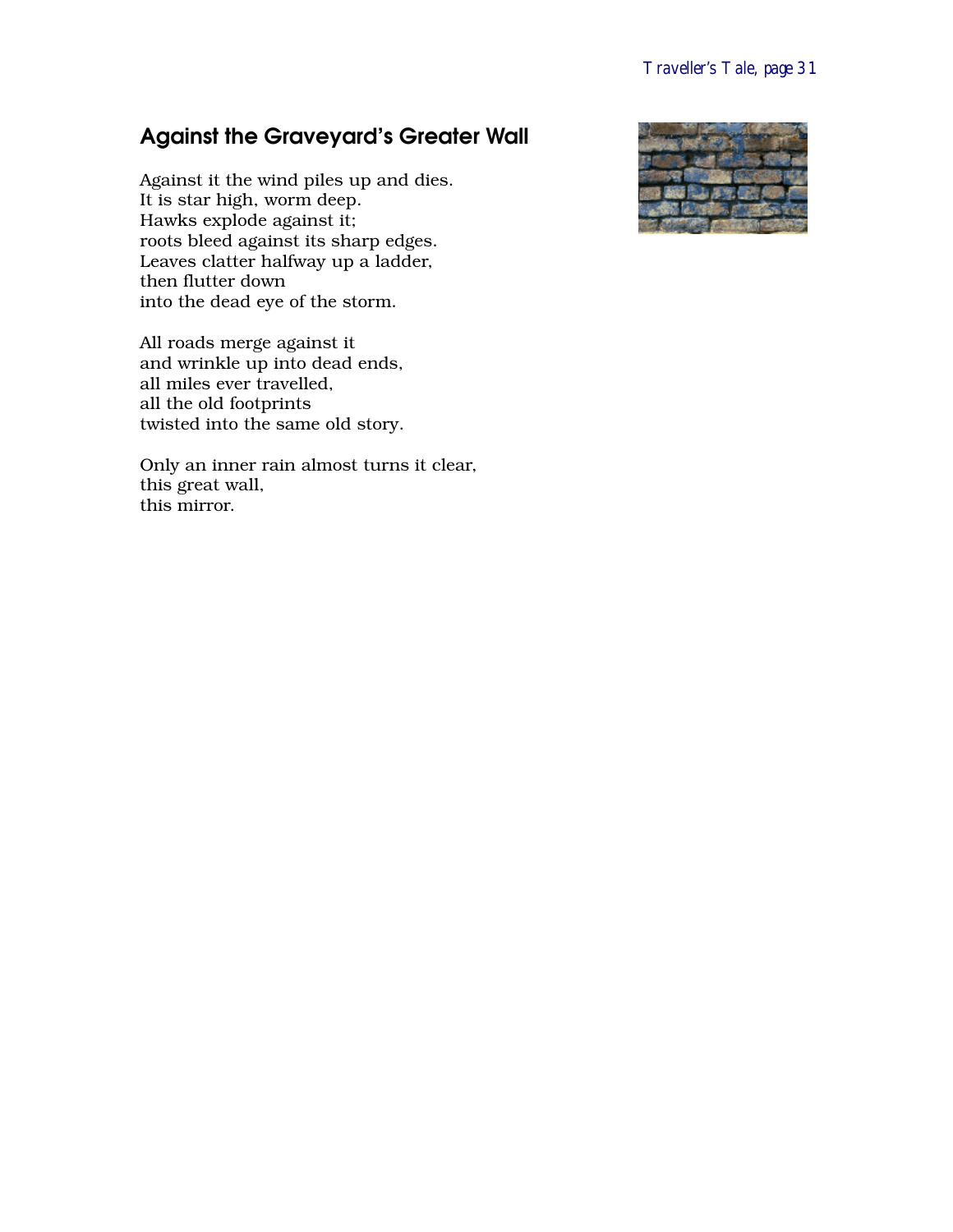# <span id="page-31-0"></span>**Sanctuary**

Beside the road someone has left a lantern. Small footprints circle it and then off. The house through the woods is full of light. If one wants to warm his hands he must learn a stranger's story, of someone who waited here for a word, then gave up the road to absence.

One could follow through a field of wheat, parted where the lantern and the light from her window meet, could watch his own dust finally settle down in her bright and private room.

But not he who loves a road, however dark.

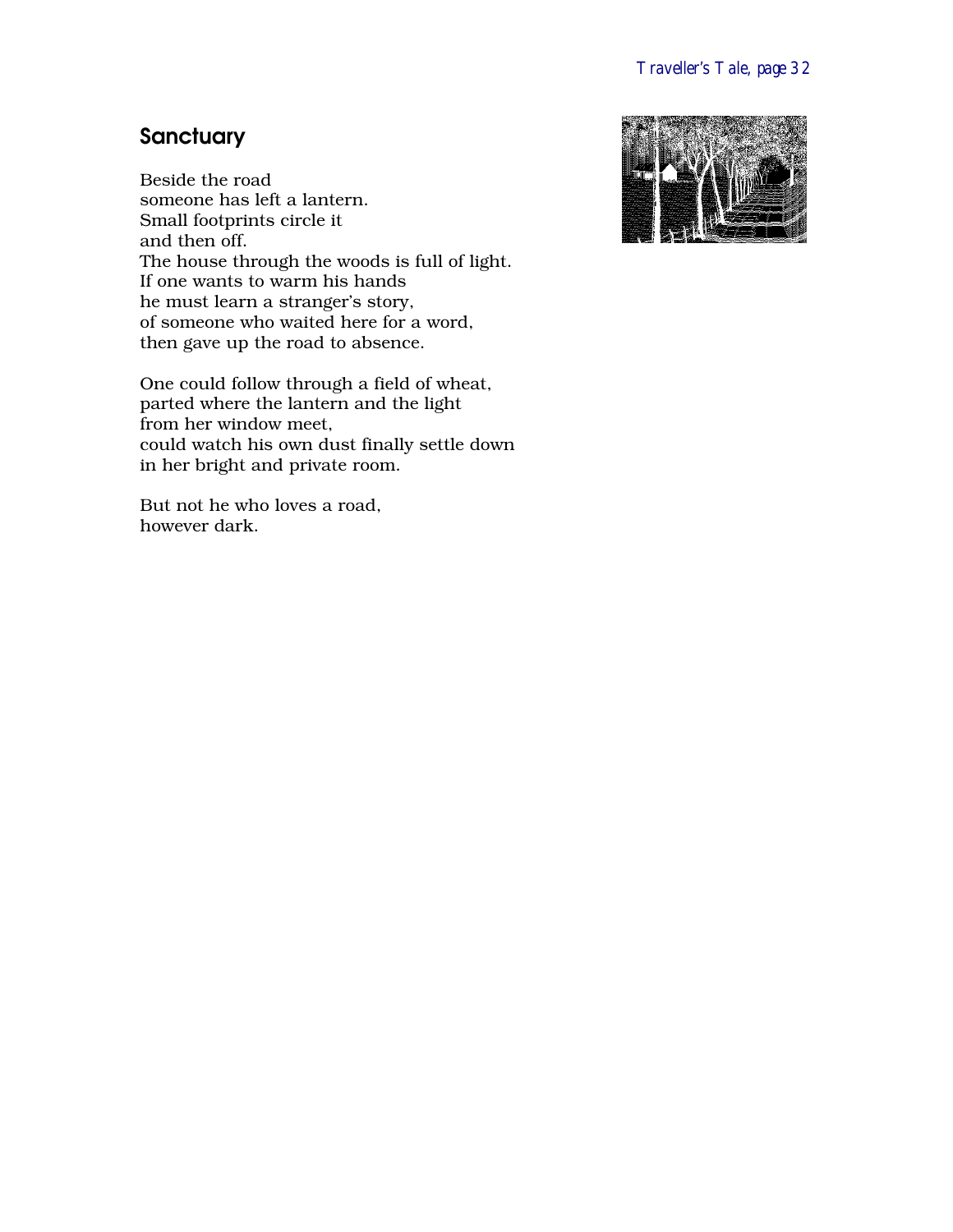#### <span id="page-32-0"></span>Traveller's Tale

suppose I begin in the middle

skip the first leg the journey's limp limbs the lower branches across the trail

and rock here on the comfort porch where forty roads cross my heart

where mosquitoes are my conscience but I do not move I wave to fireflies to travellers with stars in their eyes who each mile change their names

I stay the same: someone with no last name must hand a map to passers in the night

someone must stay and stoke the stars bright unknown one mind in one place

waving and waving the others on like news that never comes back

suppose I end in the middle